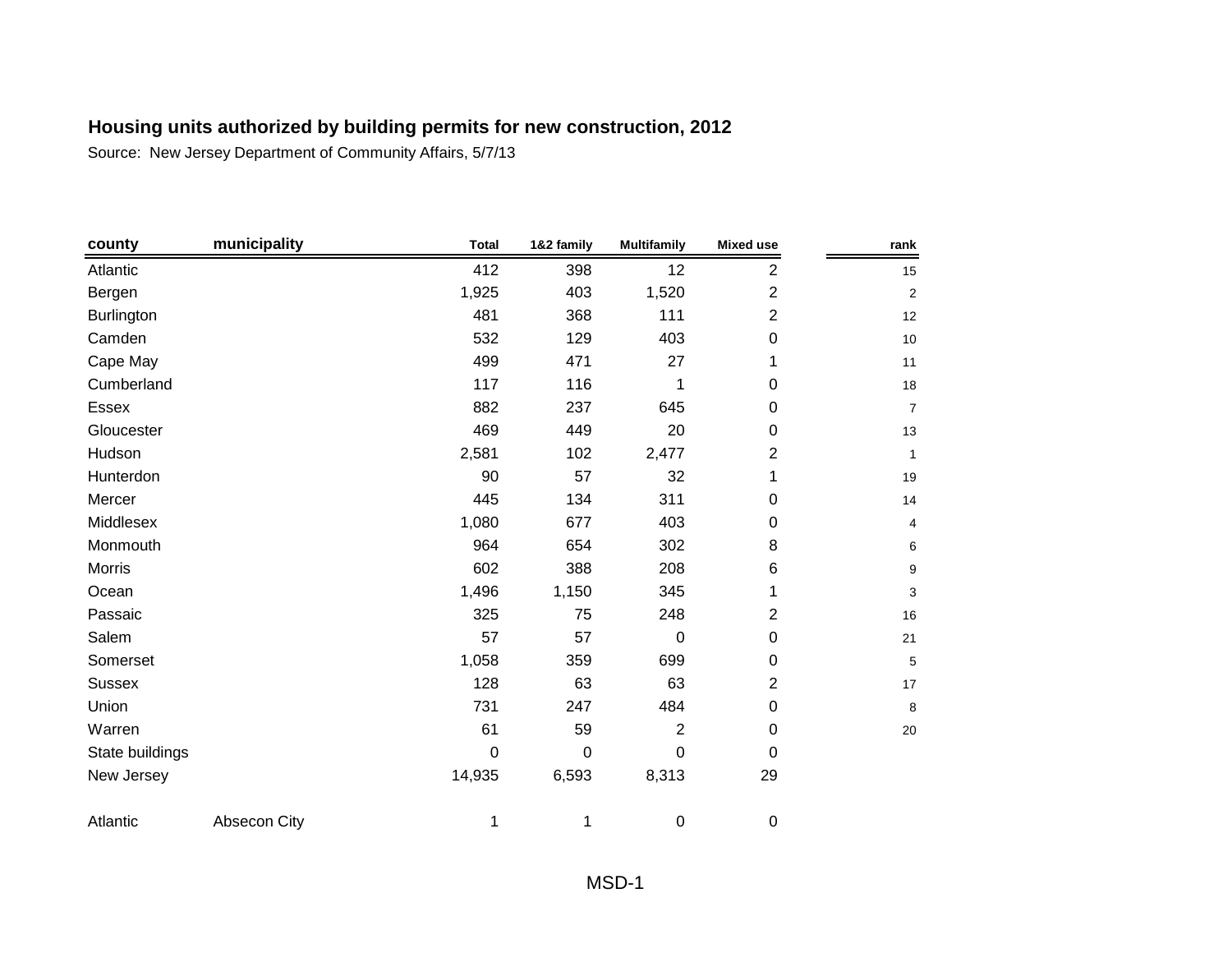| county   | municipality                | <b>Total</b>   | 1&2 family | <b>Multifamily</b> | <b>Mixed use</b> | rank |
|----------|-----------------------------|----------------|------------|--------------------|------------------|------|
| Atlantic | <b>Atlantic City</b>        | 20             | 12         | 8                  | 0                |      |
| Atlantic | <b>Brigantine City</b>      | 11             | 11         | 0                  | 0                |      |
| Atlantic | Buena Borough               | 5              | 4          | 0                  |                  |      |
| Atlantic | <b>Buena Vista Township</b> | 5              | 5          | 0                  | 0                |      |
| Atlantic | Corbin City                 | 0              | 0          | 0                  | 0                |      |
| Atlantic | Egg Harbor City             | 3              | 3          | 0                  | 0                |      |
| Atlantic | Egg Harbor Township         | 145            | 145        | 0                  | 0                |      |
| Atlantic | <b>Estell Manor City</b>    | 2              | 2          | 0                  | 0                |      |
| Atlantic | Folsom Borough              | 6              | 5          | 0                  |                  |      |
| Atlantic | Galloway Township           | 32             | 32         | 0                  | 0                |      |
| Atlantic | Hamilton Township           | 49             | 49         | 0                  | 0                |      |
| Atlantic | Hammonton Town              | 14             | 14         | 0                  | 0                |      |
| Atlantic | Linwood City                | 4              | 4          | 0                  | 0                |      |
| Atlantic | Longport Borough            | 20             | 20         | 0                  | 0                |      |
| Atlantic | Margate City                | 77             | 73         | 4                  | $\Omega$         |      |
| Atlantic | Mullica Township            | $\overline{2}$ | 2          | 0                  | $\Omega$         |      |
| Atlantic | Northfield City             | 6              | 6          | 0                  | 0                |      |
| Atlantic | Pleasantville City          | 5              | 5          | 0                  | 0                |      |
| Atlantic | Port Republic City          | 0              | 0          | 0                  | 0                |      |
| Atlantic | <b>Somers Point City</b>    | 4              | 4          | 0                  | 0                |      |
| Atlantic | <b>Ventnor City</b>         | 0              | 0          | 0                  | 0                |      |
| Atlantic | Weymouth Township           |                |            | 0                  | $\Omega$         |      |
| Bergen   | Allendale Borough           | 3              | 3          | 0                  | 0                |      |
| Bergen   | Alpine Borough              | 3              | 3          | 0                  | 0                |      |
| Bergen   | Bergenfield Borough         | 4              | 4          | 0                  | 0                |      |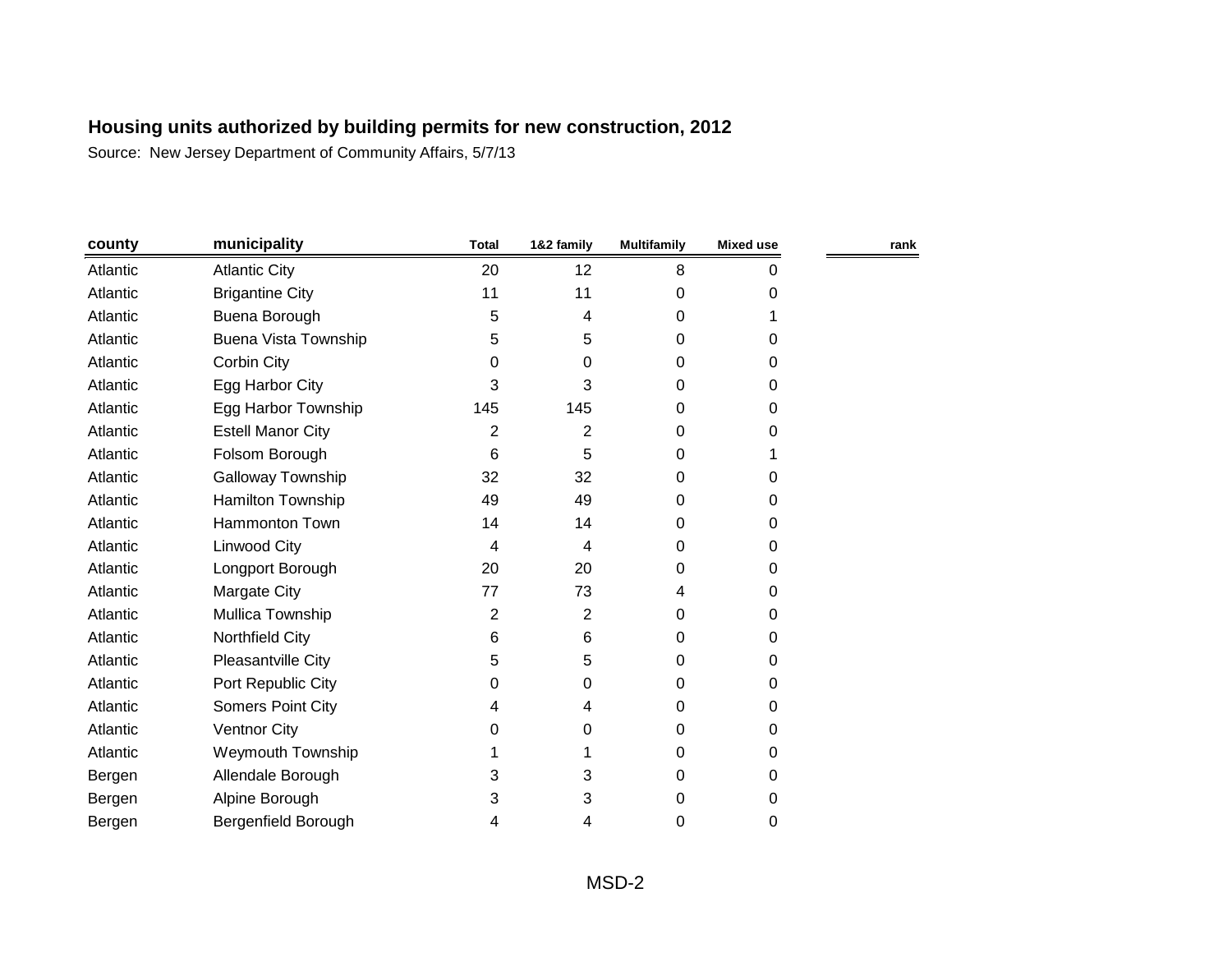| municipality                    | <b>Total</b>   | 1&2 family     | <b>Multifamily</b> | <b>Mixed use</b> | rank |
|---------------------------------|----------------|----------------|--------------------|------------------|------|
| Bogota Borough                  | 0              | 0              | 0                  | 0                |      |
| Carlstadt Borough               | 0              | 0              | 0                  | 0                |      |
| Cliffside Park Borough          | 308            | 8              | 300                | 0                |      |
| Closter Borough                 | $\overline{7}$ | $\overline{7}$ | 0                  | $\Omega$         |      |
| Cresskill Borough               | 12             | 12             | 0                  | 0                |      |
| Demarest Borough                | 6              | 6              | 0                  | 0                |      |
| Dumont Borough                  | 0              | 0              | 0                  | $\Omega$         |      |
| Elmwood Park Borough            | 2              | 2              | 0                  | 0                |      |
| East Rutherford Borough         | 317            | 1              | 316                | 0                |      |
| Edgewater Borough               | 66             | 14             | 52                 | 0                |      |
| Emerson Borough                 | 1              |                | 0                  | $\Omega$         |      |
| Englewood City                  | 3              | 3              | 0                  | 0                |      |
| <b>Englewood Cliffs Borough</b> | 12             | 12             | 0                  | 0                |      |
| Fair Lawn Borough               | 1              |                | 0                  | $\Omega$         |      |
| Fairview Borough                | 9              | 9              | 0                  | 0                |      |
| Fort Lee Borough                | 700            | 24             | 676                | 0                |      |
| Franklin Lakes Borough          | $\overline{7}$ | 7              | 0                  | 0                |      |
| <b>Garfield City</b>            | 55             | 6              | 49                 | 0                |      |
| Glen Rock Borough               | 6              | 6              | 0                  | 0                |      |
| Hackensack City                 | 3              | 3              | 0                  | 0                |      |
| Harrington Park Borough         | 3              | 3              | 0                  | 0                |      |
| Hasbrouck Heights Borough       | 7              | 7              | 0                  | 0                |      |
| Haworth Borough                 | 3              | 3              | 0                  | 0                |      |
| Hillsdale Borough               | 4              | 4              | 0                  | 0                |      |
| Ho-Ho-Kus Borough               |                | 0              | 0                  | 1                |      |
|                                 |                |                |                    |                  |      |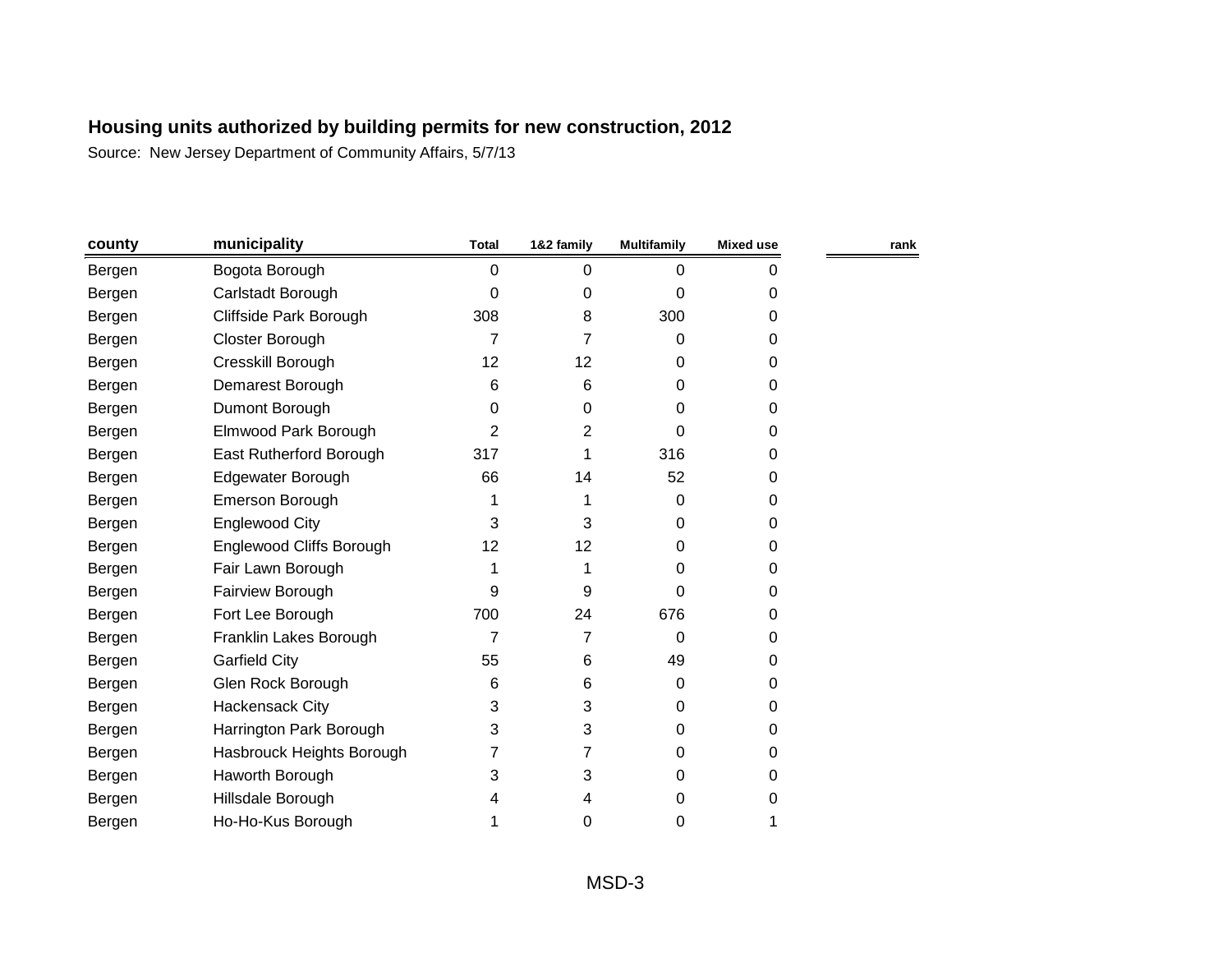| county | municipality               | <b>Total</b>   | 1&2 family     | <b>Multifamily</b> | <b>Mixed use</b> | rank |
|--------|----------------------------|----------------|----------------|--------------------|------------------|------|
| Bergen | Leonia Borough             |                |                | 0                  | 0                |      |
| Bergen | Little Ferry Borough       |                | 0              |                    | 0                |      |
| Bergen | Lodi Borough               |                |                | 0                  | 0                |      |
| Bergen | Lyndhurst Township         | 5              | 5              | $\Omega$           | 0                |      |
| Bergen | Mahwah Township            | 9              | 9              | 0                  | 0                |      |
| Bergen | Maywood Borough            | 3              | 3              | $\Omega$           | 0                |      |
| Bergen | Midland Park Borough       | 0              | 0              | $\Omega$           | 0                |      |
| Bergen | Montvale Borough           | 16             | 4              | 12                 | 0                |      |
| Bergen | Moonachie Borough          | 1              |                | 0                  | 0                |      |
| Bergen | New Milford Borough        | 4              | 4              | $\Omega$           | 0                |      |
| Bergen | North Arlington Borough    | 0              | 0              | $\Omega$           | 0                |      |
| Bergen | Northvale Borough          | 2              |                | 0                  |                  |      |
| Bergen | Norwood Borough            | 3              | 3              | 0                  | 0                |      |
| Bergen | Oakland Borough            | 4              | 4              | $\Omega$           | 0                |      |
| Bergen | Old Tappan Borough         | 7              | 7              | 0                  | 0                |      |
| Bergen | Oradell Borough            | 9              | 9              | 0                  | 0                |      |
| Bergen | Palisades Park Borough     | 101            | 79             | 22                 | 0                |      |
| Bergen | Paramus Borough            | 17             | 17             | 0                  | 0                |      |
| Bergen | Park Ridge Borough         | 16             | 4              | 12                 | 0                |      |
| Bergen | Ramsey Borough             | 1              |                | 0                  | 0                |      |
| Bergen | Ridgefield Borough         | 2              | 2              | 0                  | 0                |      |
| Bergen | Ridgefield Park Village    | 0              | 0              | $\Omega$           | 0                |      |
| Bergen | Ridgewood Village          | 13             | 13             | 0                  | 0                |      |
| Bergen | River Edge Borough         | $\overline{2}$ | 2              | 0                  | 0                |      |
| Bergen | <b>River Vale Township</b> | 12             | $\overline{2}$ | 10                 | 0                |      |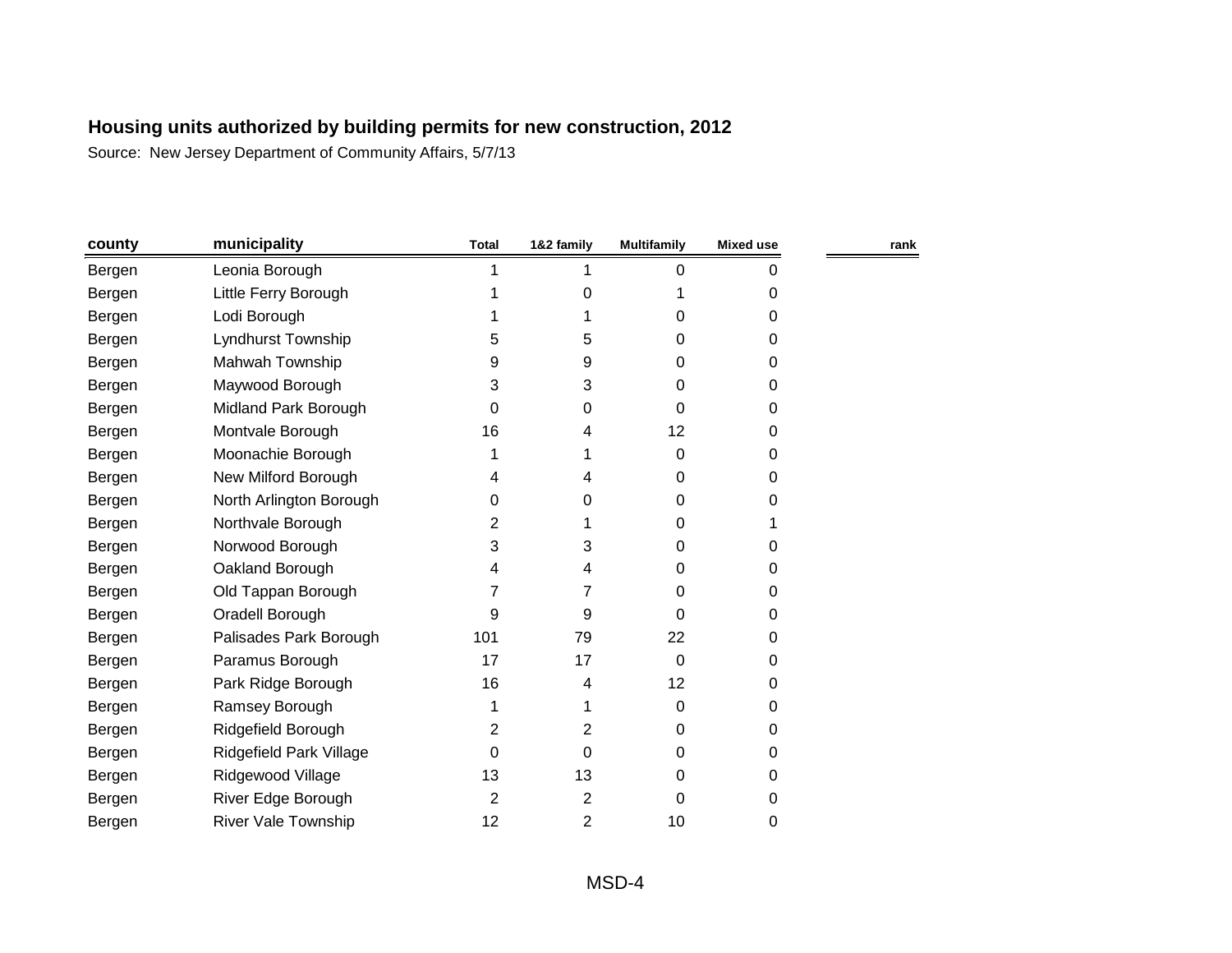| county            | municipality                 | <b>Total</b> | 1&2 family | <b>Multifamily</b> | <b>Mixed use</b> | rank |
|-------------------|------------------------------|--------------|------------|--------------------|------------------|------|
| Bergen            | Rochelle Park Township       | 57           | 0          | 57                 | 0                |      |
| Bergen            | Rockleigh Borough            | 2            | 2          | 0                  | 0                |      |
| Bergen            | Rutherford Borough           | 3            | 3          | 0                  | 0                |      |
| Bergen            | Saddle Brook Township        | 5            | 5          | $\Omega$           | 0                |      |
| Bergen            | Saddle River Borough         | 6            | 6          | 0                  | 0                |      |
| Bergen            | South Hackensack Twp         | 0            | 0          | 0                  | 0                |      |
| Bergen            | <b>Teaneck Township</b>      | 11           | 11         | 0                  | 0                |      |
| Bergen            | <b>Tenafly Borough</b>       | 22           | 22         | 0                  | 0                |      |
| Bergen            | Teterboro Borough            | 0            | 0          | 0                  | 0                |      |
| Bergen            | Upper Saddle River Borough   | 6            | 6          | 0                  | 0                |      |
| Bergen            | <b>Waldwick Borough</b>      | 3            | 3          | 0                  | 0                |      |
| Bergen            | Wallington Borough           |              | 7          | 0                  | 0                |      |
| Bergen            | <b>Washington Township</b>   | 2            | 2          | 0                  | 0                |      |
| Bergen            | Westwood Borough             | 2            | 2          | 0                  | 0                |      |
| Bergen            | Woodcliff Lake Borough       | 16           | 3          | 13                 | 0                |      |
| Bergen            | Wood-Ridge Borough           | 2            | 2          | 0                  | 0                |      |
| Bergen            | <b>Wyckoff Township</b>      | 8            | 8          | 0                  | 0                |      |
| <b>Burlington</b> | <b>Bass River Township</b>   |              | 1          | 0                  | 0                |      |
| <b>Burlington</b> | <b>Beverly City</b>          | 0            | 0          | 0                  | 0                |      |
| <b>Burlington</b> | <b>Bordentown City</b>       | 6            | 6          | 0                  | 0                |      |
| Burlington        | <b>Bordentown Township</b>   | 14           | 14         | 0                  | 0                |      |
| Burlington        | <b>Burlington City</b>       | 1            | 1          | 0                  | 0                |      |
| <b>Burlington</b> | <b>Burlington Township</b>   | 47           | 47         | 0                  | 0                |      |
| Burlington        | <b>Chesterfield Township</b> | 31           | 31         | 0                  | 0                |      |
| <b>Burlington</b> | Cinnaminson Township         | 122          | 62         | 60                 | 0                |      |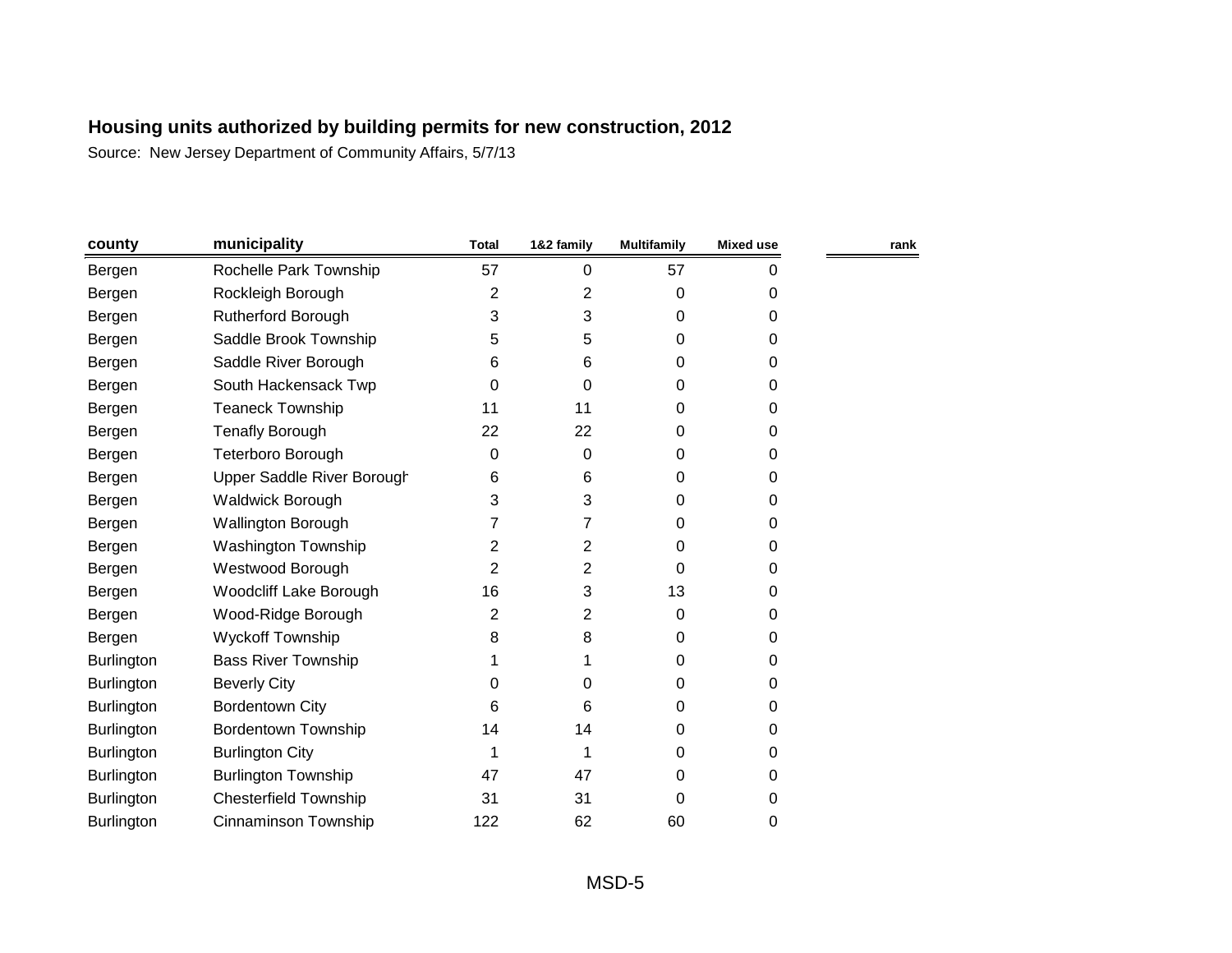| county            | municipality                   | <b>Total</b> | 1&2 family     | <b>Multifamily</b> | <b>Mixed use</b> | rank |
|-------------------|--------------------------------|--------------|----------------|--------------------|------------------|------|
| Burlington        | Delanco Township               | 4            | 4              | 0                  | 0                |      |
| Burlington        | Delran Township                | 9            | 9              | 0                  | 0                |      |
| Burlington        | Eastampton Township            |              |                | 0                  | 0                |      |
| <b>Burlington</b> | <b>Edgewater Park Township</b> |              |                | 0                  | 0                |      |
| Burlington        | Evesham Township               | 26           | 25             | 1                  | 0                |      |
| Burlington        | Fieldsboro Borough             | 0            | 0              | 0                  | 0                |      |
| <b>Burlington</b> | Florence Township              | 23           | 23             | 0                  | 0                |      |
| Burlington        | Hainesport Township            | 3            | 3              | 0                  | 0                |      |
| Burlington        | Lumberton Township             | 2            | 2              | 0                  | 0                |      |
| Burlington        | <b>Mansfield Township</b>      | 6            | 6              | 0                  | 0                |      |
| <b>Burlington</b> | Maple Shade Township           | 4            | 4              | 0                  | 0                |      |
| Burlington        | <b>Medford Township</b>        | 47           | 47             | 0                  | 0                |      |
| Burlington        | Medford Lakes Borough          | 2            | $\overline{2}$ | 0                  | 0                |      |
| <b>Burlington</b> | Moorestown Township            | 5            | 5              | 0                  | 0                |      |
| Burlington        | Mount Holly Township           |              |                | 0                  | 0                |      |
| <b>Burlington</b> | Mount Laurel Township          | 38           | 38             | 0                  | 0                |      |
| Burlington        | New Hanover Township           | 0            | 0              | 0                  | 0                |      |
| <b>Burlington</b> | North Hanover Township         | 3            | 3              | 0                  | 0                |      |
| Burlington        | Palmyra Borough                |              |                | 0                  | 0                |      |
| Burlington        | Pemberton Borough              | 0            | 0              | 0                  | 0                |      |
| <b>Burlington</b> | Pemberton Township             | 18           | 18             | 0                  | 0                |      |
| Burlington        | <b>Riverside Township</b>      | 2            | 2              | 0                  | 0                |      |
| <b>Burlington</b> | <b>Riverton Borough</b>        | 0            | 0              | 0                  | 0                |      |
| Burlington        | Shamong Township               | 2            | 2              | 0                  | 0                |      |
| Burlington        | Southampton Township           |              |                | 0                  | 0                |      |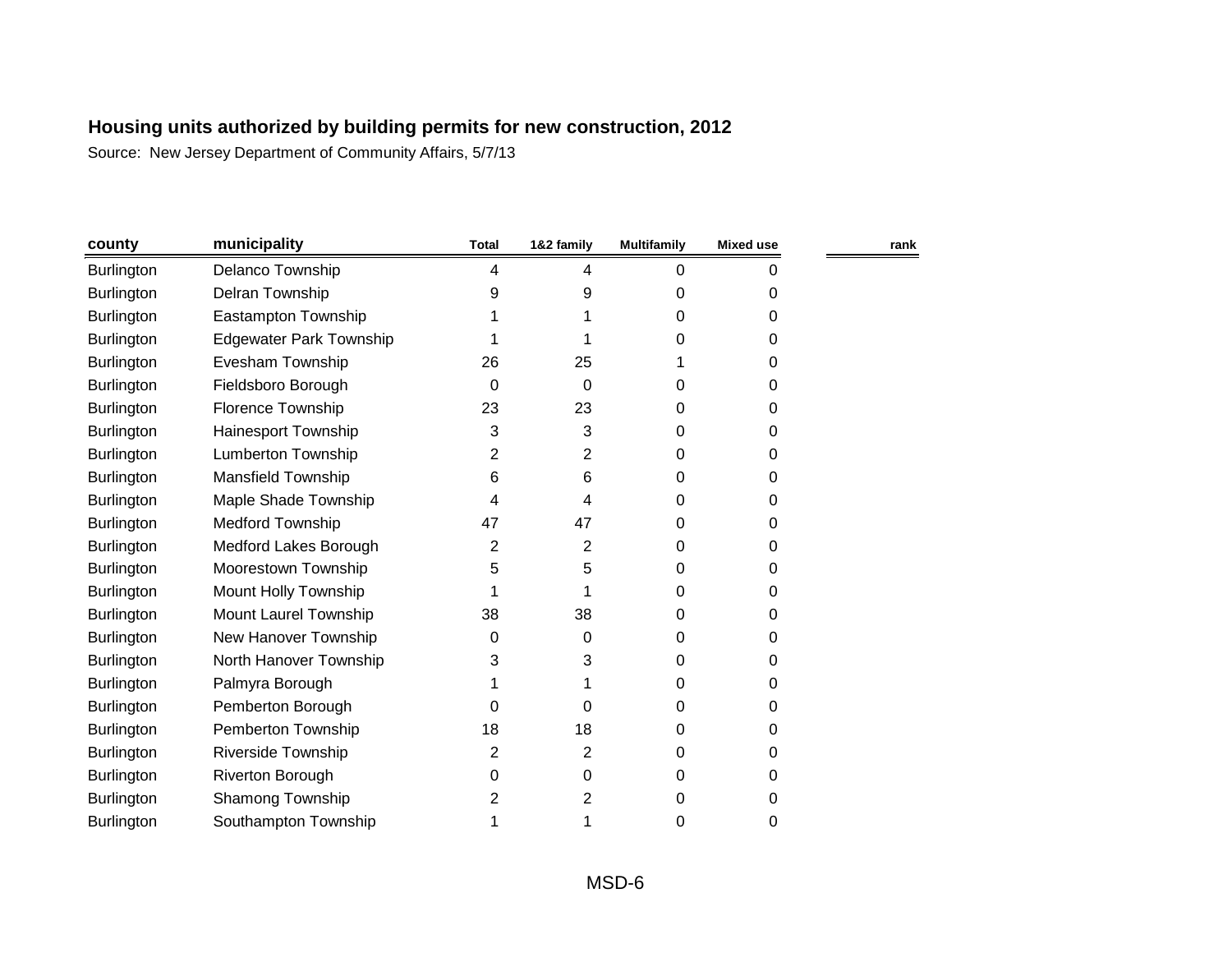| county            | municipality               | <b>Total</b>   | 1&2 family | <b>Multifamily</b> | <b>Mixed use</b> | rank |
|-------------------|----------------------------|----------------|------------|--------------------|------------------|------|
| Burlington        | Springfield Township       | $\overline{2}$ | 2          | 0                  | 0                |      |
| <b>Burlington</b> | <b>Tabernacle Township</b> | 0              | $\Omega$   | 0                  | 0                |      |
| <b>Burlington</b> | <b>Washington Township</b> | 2              | 2          | 0                  | 0                |      |
| <b>Burlington</b> | <b>Westampton Township</b> |                |            | $\Omega$           | 0                |      |
| <b>Burlington</b> | Willingboro Township       | 51             |            | 50                 | 0                |      |
| <b>Burlington</b> | <b>Woodland Township</b>   | 4              | 2          | 0                  | 2                |      |
| Burlington        | Wrightstown Borough        | 0              | 0          | 0                  | 0                |      |
| Camden            | Audubon Borough            | 2              | 2          | 0                  | 0                |      |
| Camden            | Audubon Park Borough       | 0              | 0          | 0                  | 0                |      |
| Camden            | <b>Barrington Borough</b>  | 0              | 0          | 0                  | 0                |      |
| Camden            | Bellmawr Borough           |                |            | 0                  | 0                |      |
| Camden            | Berlin Borough             | 4              | 4          | 0                  | 0                |      |
| Camden            | <b>Berlin Township</b>     | 12             | 12         | 0                  | 0                |      |
| Camden            | Brooklawn Borough          | 0              | 0          | 0                  | 0                |      |
| Camden            | Camden City                | 23             | 22         |                    | 0                |      |
| Camden            | Cherry Hill Township       | 367            | 15         | 352                | 0                |      |
| Camden            | <b>Chesilhurst Borough</b> | $\overline{2}$ | 2          | 0                  | 0                |      |
| Camden            | <b>Clementon Borough</b>   | 0              | 0          | 0                  | 0                |      |
| Camden            | Collingswood Borough       |                |            | 0                  | 0                |      |
| Camden            | Gibbsboro Borough          | 0              | 0          | 0                  | 0                |      |
| Camden            | <b>Gloucester City</b>     | 0              | 0          | 0                  | 0                |      |
| Camden            | <b>Gloucester Township</b> | 0              | 0          | 0                  | 0                |      |
| Camden            | Haddon Township            | 2              | 2          | 0                  | 0                |      |
| Camden            | Haddonfield Borough        |                | 7          | 0                  | 0                |      |
| Camden            | Haddon Heights Borough     | 0              | 0          | 0                  | 0                |      |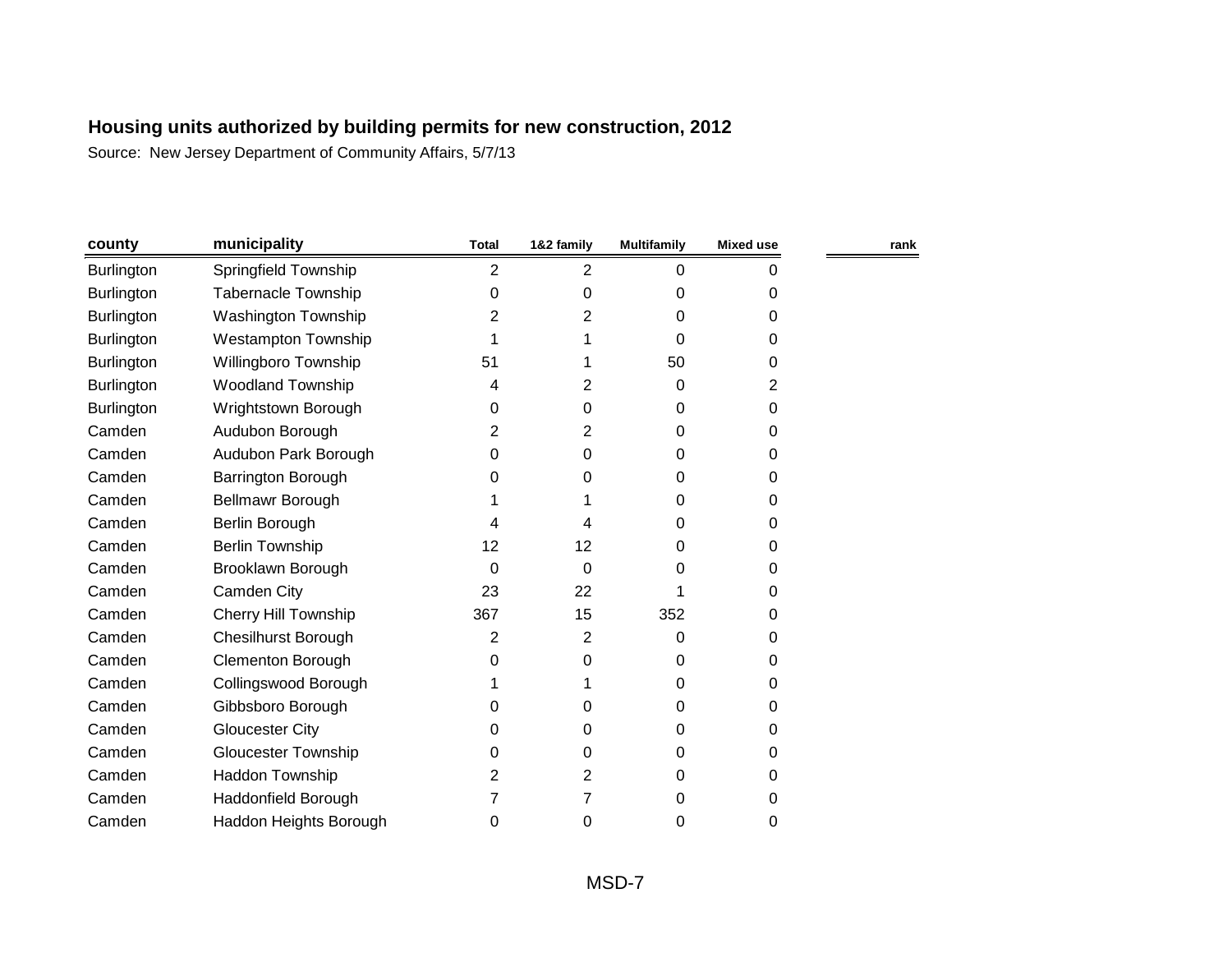| county   | municipality              | <b>Total</b> | 1&2 family | <b>Multifamily</b> | <b>Mixed use</b> | rank |
|----------|---------------------------|--------------|------------|--------------------|------------------|------|
| Camden   | Hi-nella Borough          | 0            | 0          | $\mathbf 0$        | 0                |      |
| Camden   | Laurel Springs Borough    | 0            | 0          | 0                  | 0                |      |
| Camden   | Lawnside Borough          |              |            | 0                  | 0                |      |
| Camden   | Lindenwold Borough        | 3            |            | $\overline{2}$     | 0                |      |
| Camden   | Magnolia Borough          | 0            | 0          | 0                  | 0                |      |
| Camden   | Merchantville Borough     | 0            | 0          | 0                  | 0                |      |
| Camden   | Mount Ephraim Borough     | 0            | 0          | 0                  | 0                |      |
| Camden   | Oaklyn Borough            | $\Omega$     | 0          | 0                  | 0                |      |
| Camden   | Pennsauken Township       | 49           |            | 48                 | 0                |      |
| Camden   | Pine Hill Borough         | 2            | 2          | 0                  | 0                |      |
| Camden   | Pine Valley Borough       | 0            | 0          | $\Omega$           | 0                |      |
| Camden   | Runnemede Borough         | 0            | 0          | 0                  | 0                |      |
| Camden   | Somerdale Borough         | 15           | 15         | 0                  | 0                |      |
| Camden   | <b>Stratford Borough</b>  | 0            | 0          | $\Omega$           | 0                |      |
| Camden   | <b>Tavistock Borough</b>  | 0            | 0          | $\Omega$           | 0                |      |
| Camden   | Voorhees Township         | 2            | 2          | 0                  | 0                |      |
| Camden   | <b>Waterford Township</b> | 38           | 38         | 0                  | 0                |      |
| Camden   | <b>Winslow Township</b>   |              |            | $\Omega$           | 0                |      |
| Camden   | Woodlynne Borough         | 0            | 0          | 0                  | 0                |      |
| Cape May | Avalon Borough            | 62           | 62         | $\Omega$           | 0                |      |
| Cape May | Cape May City             | 7            | 7          | 0                  | 0                |      |
| Cape May | Cape May Point Borough    | 5            | 5          | $\Omega$           | 0                |      |
| Cape May | Dennis Township           | 5            | 5          | 0                  | 0                |      |
| Cape May | Lower Township            | 9            | 9          | 0                  | 0                |      |
| Cape May | Middle Township           | 67           | 67         | 0                  | 0                |      |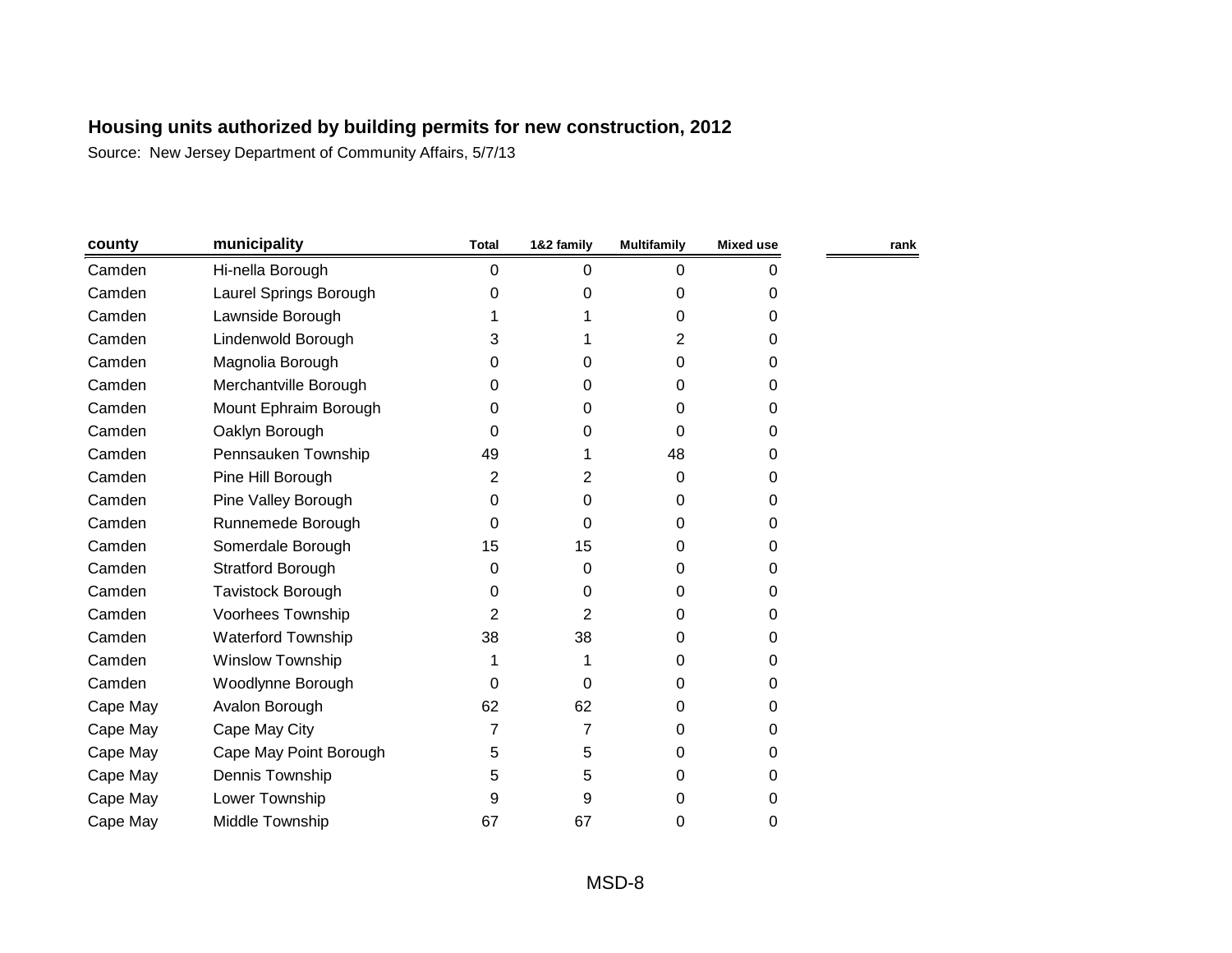| county     | municipality                    | <b>Total</b> | 1&2 family | <b>Multifamily</b> | <b>Mixed use</b> | rank |
|------------|---------------------------------|--------------|------------|--------------------|------------------|------|
| Cape May   | North Wildwood City             | 21           | 21         | 0                  | 0                |      |
| Cape May   | Ocean City                      | 152          | 152        | 0                  | 0                |      |
| Cape May   | Sea Isle City                   | 98           | 72         | 26                 | 0                |      |
| Cape May   | Stone Harbor Borough            | 33           | 32         | 0                  |                  |      |
| Cape May   | <b>Upper Township</b>           | 13           | 13         | 0                  | 0                |      |
| Cape May   | West Cape May Borough           | 4            | 4          | 0                  | 0                |      |
| Cape May   | West Wildwood Borough           | 0            | 0          | 0                  | 0                |      |
| Cape May   | <b>Wildwood City</b>            | 5            | 4          | 1                  | 0                |      |
| Cape May   | Wildwood Crest Borough          | 16           | 16         | 0                  | 0                |      |
| Cape May   | Woodbine Borough                | 2            | 2          | 0                  | 0                |      |
| Cumberland | <b>Bridgeton City</b>           | 3            | 3          | 0                  | 0                |      |
| Cumberland | <b>Commercial Township</b>      | 3            | 3          | 0                  | 0                |      |
| Cumberland | <b>Deerfield Township</b>       | 5            | 5          | 0                  | 0                |      |
| Cumberland | Downe Township                  | 6            | 6          | 0                  | 0                |      |
| Cumberland | <b>Fairfield Township</b>       | 0            | 0          | 0                  | 0                |      |
| Cumberland | <b>Greenwich Township</b>       |              |            | 0                  | 0                |      |
| Cumberland | <b>Hopewell Township</b>        |              |            | 0                  | 0                |      |
| Cumberland | Lawrence Township               | 0            | 0          | 0                  | 0                |      |
| Cumberland | Maurice River Township          | 6            | 6          | 0                  | 0                |      |
| Cumberland | Millville City                  | 23           | 23         | 0                  | 0                |      |
| Cumberland | Shiloh Borough                  | 0            | 0          | 0                  | 0                |      |
| Cumberland | <b>Stow Creek Township</b>      |              |            | 0                  | 0                |      |
| Cumberland | <b>Upper Deerfield Township</b> |              | 0          |                    | 0                |      |
| Cumberland | <b>Vineland City</b>            | 67           | 67         | 0                  | 0                |      |
| Essex      | <b>Belleville Township</b>      | 0            | 0          | 0                  | 0                |      |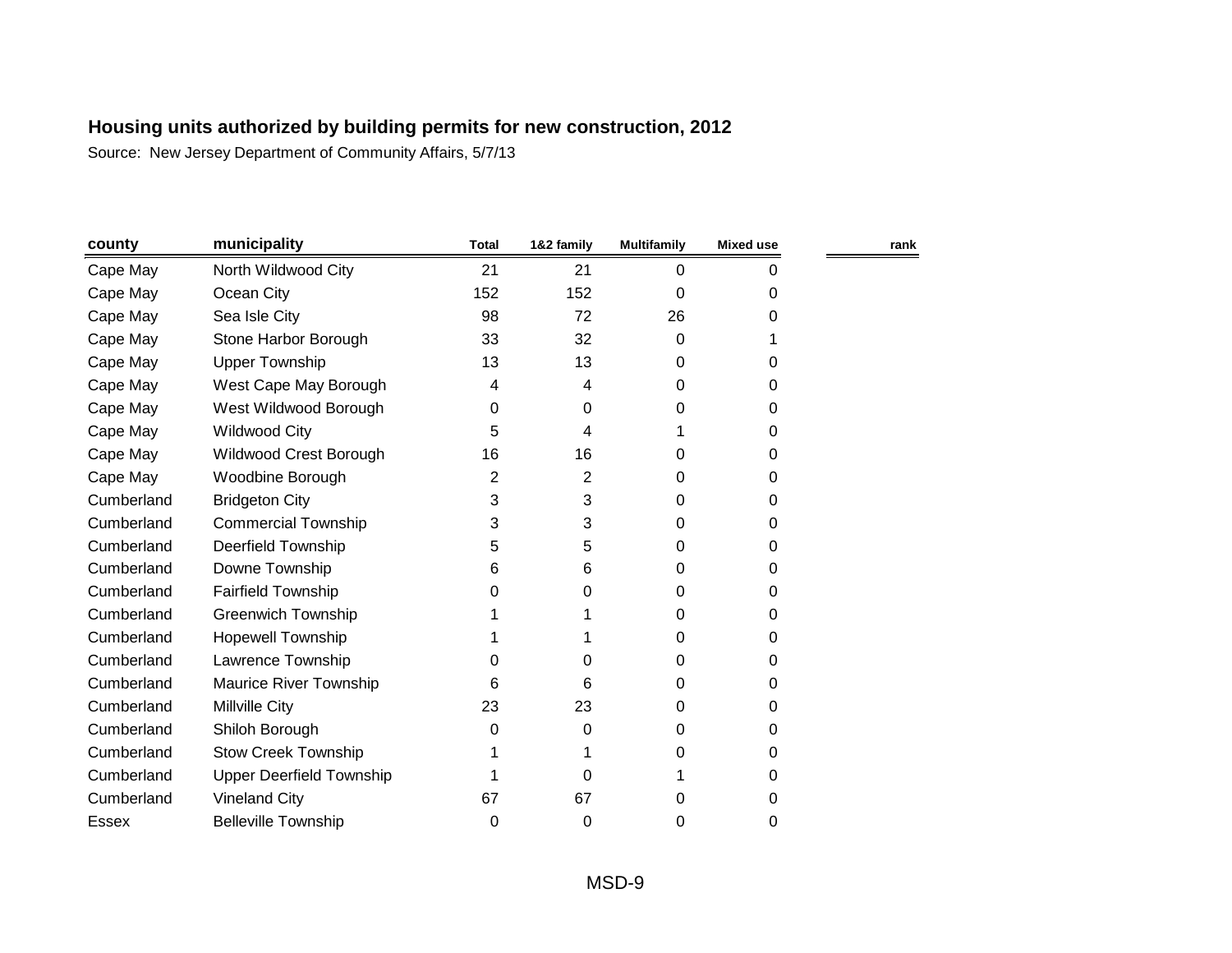| county       | municipality                   | <b>Total</b> | 1&2 family | <b>Multifamily</b> | <b>Mixed use</b> | rank |
|--------------|--------------------------------|--------------|------------|--------------------|------------------|------|
| Essex        | <b>Bloomfield Township</b>     |              |            | 0                  | 0                |      |
| <b>Essex</b> | Caldwell Borough               |              |            | 0                  | $\Omega$         |      |
| Essex        | Cedar Grove Township           | 2            | 2          | 0                  | $\Omega$         |      |
| Essex        | East Orange City               | 74           | 9          | 65                 | $\Omega$         |      |
| <b>Essex</b> | Essex Fells Borough            |              |            | 0                  | 0                |      |
| <b>Essex</b> | <b>Fairfield Township</b>      | 0            | 0          | 0                  | 0                |      |
| <b>Essex</b> | Glen Ridge Borough             | 9            | 9          | 0                  | 0                |      |
| <b>Essex</b> | Irvington Township             | 17           | 17         | 0                  | 0                |      |
| Essex        | Livingston Township            | 19           | 19         | 0                  | $\Omega$         |      |
| <b>Essex</b> | Maplewood Township             | 176          | 0          | 176                | 0                |      |
| Essex        | Millburn Township              | 43           | 43         | 0                  | $\Omega$         |      |
| Essex        | Montclair Township             | 15           | 6          | 9                  | $\Omega$         |      |
| Essex        | <b>Newark City</b>             | 266          | 25         | 241                | $\Omega$         |      |
| <b>Essex</b> | North Caldwell Borough         | 84           | 60         | 24                 | $\Omega$         |      |
| Essex        | Nutley Township                | 6            | 6          | 0                  | $\Omega$         |      |
| <b>Essex</b> | City of Orange Township        |              |            | 0                  | 0                |      |
| <b>Essex</b> | Roseland Borough               | 0            | 0          | 0                  | 0                |      |
| <b>Essex</b> | South Orange Village           | 0            | 0          | 0                  | $\Omega$         |      |
| Essex        | Verona Township                | 140          | 10         | 130                | 0                |      |
| Essex        | West Caldwell Township         | 19           | 19         | 0                  | $\Omega$         |      |
| <b>Essex</b> | West Orange Township           | 8            | 8          | 0                  | $\Omega$         |      |
| Gloucester   | Clayton Borough                | 17           | 17         | 0                  | $\Omega$         |      |
| Gloucester   | Deptford Township              | 67           | 67         | 0                  | $\Omega$         |      |
| Gloucester   | <b>East Greenwich Township</b> | 53           | 53         | 0                  | 0                |      |
| Gloucester   | <b>Elk Township</b>            | 1            |            | 0                  | 0                |      |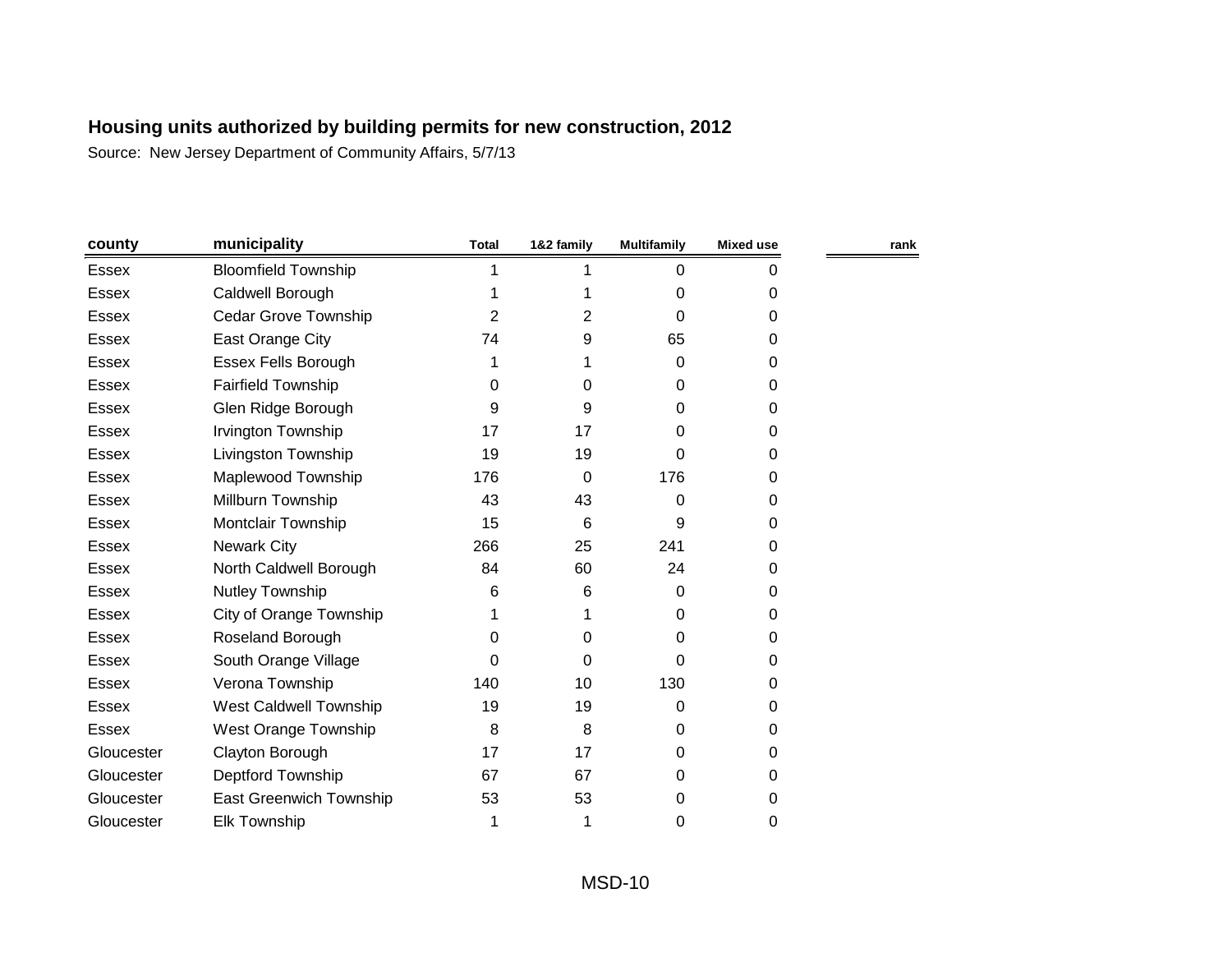| county     | municipality               | <b>Total</b> | 1&2 family | <b>Multifamily</b> | <b>Mixed use</b> | rank |
|------------|----------------------------|--------------|------------|--------------------|------------------|------|
| Gloucester | Franklin Township          | 17           | 17         | 0                  | $\Omega$         |      |
| Gloucester | Glassboro Borough          | 64           | 64         | 0                  | 0                |      |
| Gloucester | <b>Greenwich Township</b>  | 3            | 3          | 0                  | $\Omega$         |      |
| Gloucester | Harrison Township          | 65           | 65         | 0                  | $\Omega$         |      |
| Gloucester | Logan Township             |              |            | 0                  | 0                |      |
| Gloucester | Mantua Township            | 0            | 0          | 0                  | 0                |      |
| Gloucester | Monroe Township            | 62           | 62         | 0                  | 0                |      |
| Gloucester | National Park Borough      | 0            | 0          | 0                  | 0                |      |
| Gloucester | Newfield Borough           | 0            | 0          | 0                  | 0                |      |
| Gloucester | Paulsboro Borough          | 0            | 0          | 0                  | 0                |      |
| Gloucester | Pitman Borough             | 4            | 4          | 0                  | $\Omega$         |      |
| Gloucester | South Harrison Township    | 0            | 0          | 0                  | 0                |      |
| Gloucester | Swedesboro Borough         | 0            | 0          | 0                  | 0                |      |
| Gloucester | <b>Washington Township</b> | 4            | 4          | 0                  | 0                |      |
| Gloucester | Wenonah Borough            | 0            | 0          | 0                  | $\Omega$         |      |
| Gloucester | West Deptford Township     |              | 1          | 0                  | 0                |      |
| Gloucester | Westville Borough          | 0            | 0          | 0                  | 0                |      |
| Gloucester | <b>Woodbury City</b>       | 0            | 0          | 0                  | 0                |      |
| Gloucester | Woodbury Heights Borough   | 0            | 0          | 0                  | $\Omega$         |      |
| Gloucester | Woolwich Township          | 110          | 90         | 20                 | 0                |      |
| Hudson     | <b>Bayonne City</b>        | 166          | 18         | 148                | 0                |      |
| Hudson     | East Newark Borough        | 60           | 0          | 60                 | 0                |      |
| Hudson     | Guttenberg Town            | 6            | 4          | $\mathbf 0$        | 2                |      |
| Hudson     | Harrison Town              | 485          | 18         | 467                | 0                |      |
| Hudson     | <b>Hoboken City</b>        | 234          | 9          | 225                | 0                |      |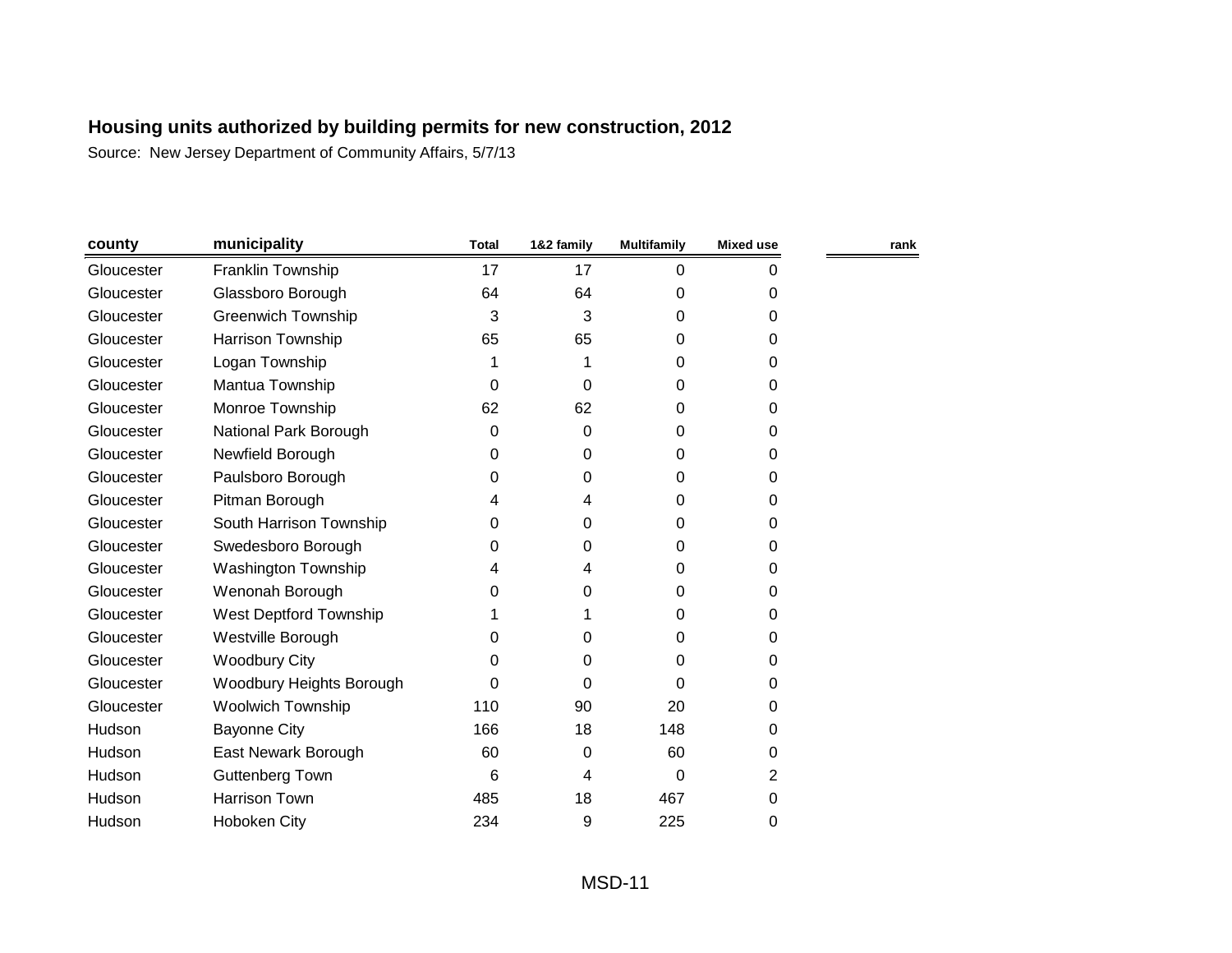| county    | municipality                | <b>Total</b> | 1&2 family     | <b>Multifamily</b> | <b>Mixed use</b> | rank |
|-----------|-----------------------------|--------------|----------------|--------------------|------------------|------|
| Hudson    | Jersey City                 | 618          | 44             | 574                | 0                |      |
| Hudson    | Kearny Town                 | 8            | 0              | 8                  | 0                |      |
| Hudson    | North Bergen Township       | $\Omega$     | 0              | 0                  | $\Omega$         |      |
| Hudson    | Secaucus Town               | 283          | 5              | 278                | 0                |      |
| Hudson    | <b>Union City</b>           | 1            |                | 0                  | 0                |      |
| Hudson    | Weehawken Township          | 356          | 1              | 355                | 0                |      |
| Hudson    | West New York Town          | 364          | 2              | 362                | 0                |      |
| Hunterdon | Alexandria Township         | 5            | 5              | 0                  | 0                |      |
| Hunterdon | Bethlehem Township          |              | 1              | 0                  | 0                |      |
| Hunterdon | <b>Bloomsbury Borough</b>   | 0            | 0              | 0                  | 0                |      |
| Hunterdon | Califon Borough             | 0            | 0              | 0                  | 0                |      |
| Hunterdon | <b>Clinton Town</b>         | 4            | 4              | 0                  | 0                |      |
| Hunterdon | <b>Clinton Township</b>     |              | 1              | 0                  | 0                |      |
| Hunterdon | <b>Delaware Township</b>    | 6            | 6              | 0                  | 0                |      |
| Hunterdon | <b>East Amwell Township</b> | 0            | 0              | 0                  | 0                |      |
| Hunterdon | Flemington Borough          | 0            | 0              | 0                  | 0                |      |
| Hunterdon | Franklin Township           | 3            | 3              | 0                  | 0                |      |
| Hunterdon | Frenchtown Borough          | 2            | 1              | 0                  |                  |      |
| Hunterdon | Glen Gardner Borough        | 0            | 0              | 0                  | 0                |      |
| Hunterdon | Hampton Borough             | 0            | 0              | 0                  | 0                |      |
| Hunterdon | High Bridge Borough         | 0            | 0              | 0                  | 0                |      |
| Hunterdon | <b>Holland Township</b>     | 0            | 0              | 0                  | 0                |      |
| Hunterdon | Kingwood Township           | 2            | 2              | 0                  | 0                |      |
| Hunterdon | Lambertville City           | 2            | $\overline{2}$ | 0                  | 0                |      |
| Hunterdon | Lebanon Borough             | 0            | 0              | 0                  | 0                |      |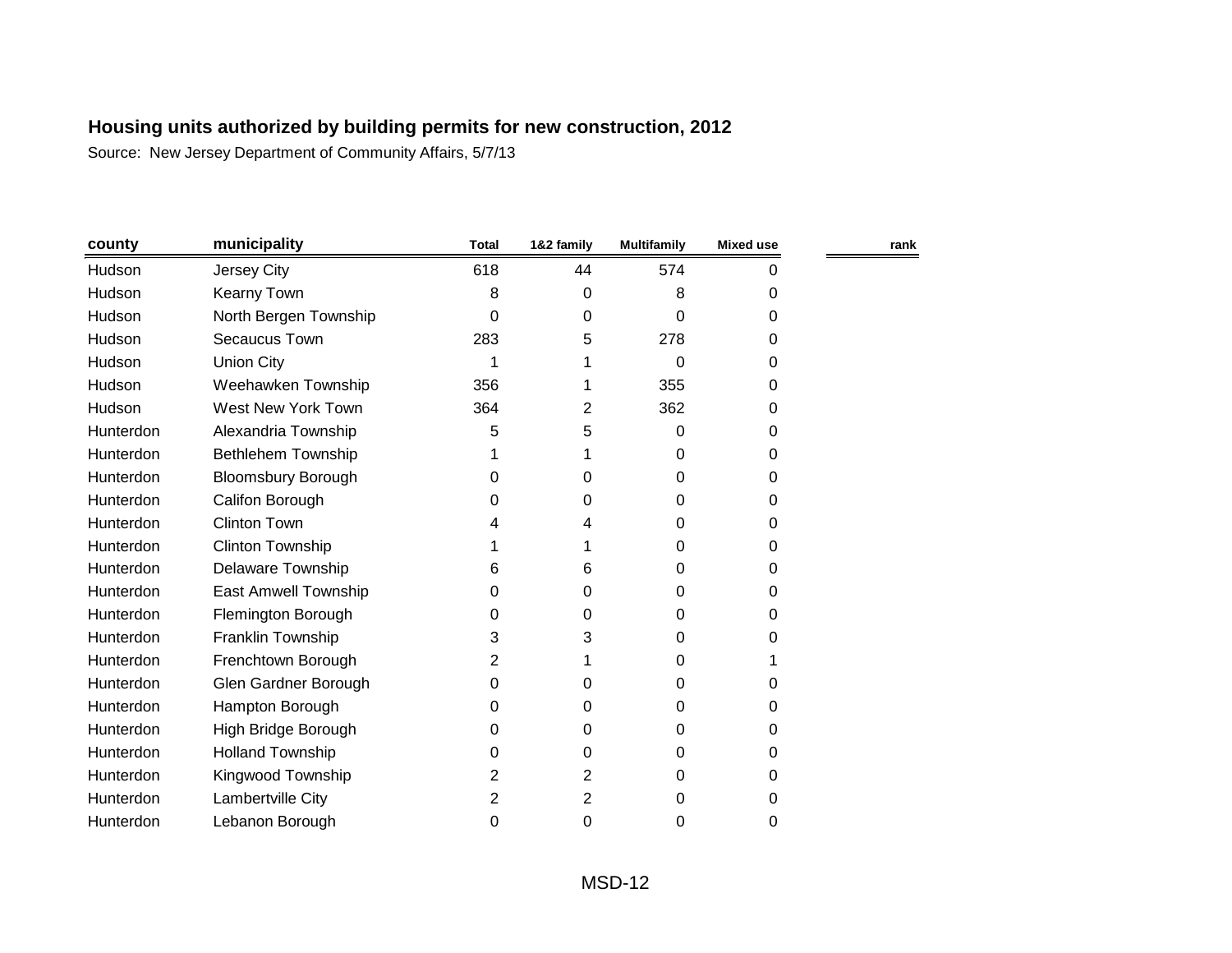| county    | municipality                   | <b>Total</b> | 1&2 family | <b>Multifamily</b> | <b>Mixed use</b> | rank |
|-----------|--------------------------------|--------------|------------|--------------------|------------------|------|
| Hunterdon | Lebanon Township               | 5            | 5          | 0                  | 0                |      |
| Hunterdon | Milford Borough                | $\Omega$     | 0          | 0                  | 0                |      |
| Hunterdon | Raritan Township               | 11           | 11         | 0                  | 0                |      |
| Hunterdon | Readington Township            | 39           | 7          | 32                 | 0                |      |
| Hunterdon | Stockton Borough               | 0            | 0          | 0                  | 0                |      |
| Hunterdon | Tewksbury Township             | 8            | 8          | 0                  | 0                |      |
| Hunterdon | Union Township                 | 0            | 0          | 0                  | 0                |      |
| Hunterdon | West Amwell Township           |              |            | 0                  | 0                |      |
| Mercer    | East Windsor Township          | 27           | 27         | 0                  | 0                |      |
| Mercer    | <b>Ewing Township</b>          | 77           | 2          | 75                 | 0                |      |
| Mercer    | Hamilton Township              | 42           | 32         | 10                 | 0                |      |
| Mercer    | Hightstown Borough             | 3            | 3          | 0                  | 0                |      |
| Mercer    | Hopewell Borough               | 0            | 0          | $\Omega$           | 0                |      |
| Mercer    | <b>Hopewell Township</b>       | 80           | 8          | 72                 | 0                |      |
| Mercer    | Lawrence Township              | 4            | 4          | 0                  | $\mathbf 0$      |      |
| Mercer    | Pennington Borough             | 0            | 0          | 0                  | 0                |      |
| Mercer    | Princeton Borough              | 8            | 8          | 0                  | 0                |      |
| Mercer    | Princeton Township             | 14           | 14         | 0                  | 0                |      |
| Mercer    | <b>Trenton City</b>            | 16           | 16         | 0                  | 0                |      |
| Mercer    | Robbinsville Township          | 56           | 17         | 39                 | 0                |      |
| Mercer    | West Windsor Township          | 118          | 3          | 115                | 0                |      |
| Middlesex | Carteret Borough               | $\Omega$     | 0          | 0                  | 0                |      |
| Middlesex | Cranbury Township              |              |            | 0                  | 0                |      |
| Middlesex | Dunellen Borough               | 6            | 6          | 0                  | 0                |      |
| Middlesex | <b>East Brunswick Township</b> | 0            | 0          | 0                  | 0                |      |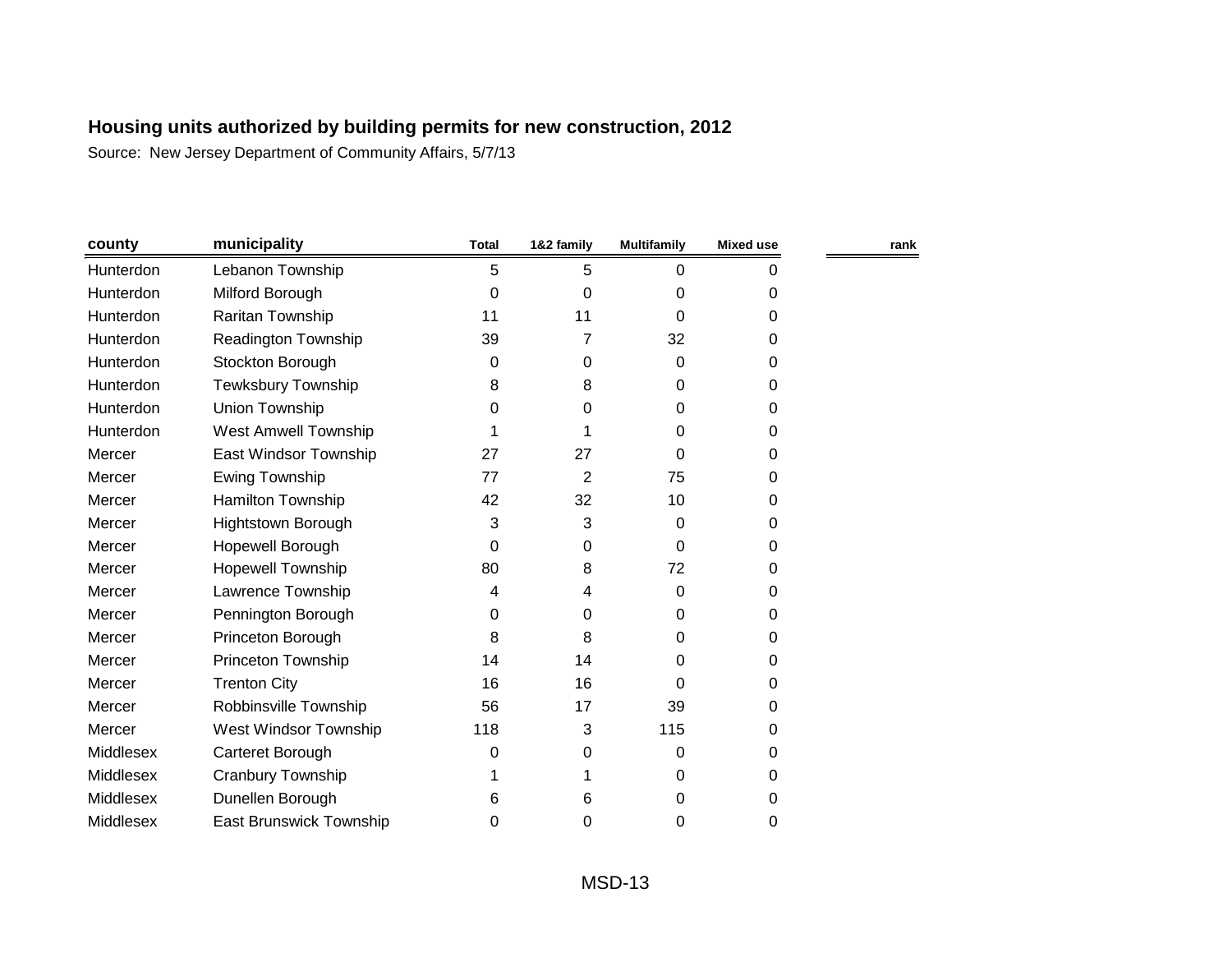| county    | municipality                 | <b>Total</b> | 1&2 family | <b>Multifamily</b> | <b>Mixed use</b> | rank |
|-----------|------------------------------|--------------|------------|--------------------|------------------|------|
| Middlesex | <b>Edison Township</b>       | 21           | 21         | 0                  | 0                |      |
| Middlesex | Helmetta Borough             |              | 1          | 0                  | 0                |      |
| Middlesex | <b>Highland Park Borough</b> | 3            | 3          | 0                  | 0                |      |
| Middlesex | Jamesburg Borough            | 0            | 0          | 0                  | 0                |      |
| Middlesex | Old Bridge Township          | 35           | 35         | 0                  | $\Omega$         |      |
| Middlesex | Metuchen Borough             | 7            | 7          | 0                  | 0                |      |
| Middlesex | Middlesex Borough            | 4            | 3          |                    | 0                |      |
| Middlesex | Milltown Borough             | 4            | 4          | 0                  | 0                |      |
| Middlesex | Monroe Township              | 293          | 273        | 20                 | 0                |      |
| Middlesex | <b>New Brunswick City</b>    | 0            | 0          | 0                  | 0                |      |
| Middlesex | North Brunswick Township     | 74           | 74         | 0                  | 0                |      |
| Middlesex | Perth Amboy City             | 5            | 5          | $\mathbf 0$        | 0                |      |
| Middlesex | Piscataway Township          | 209          | 115        | 94                 | $\Omega$         |      |
| Middlesex | Plainsboro Township          | 1            | 1          | 0                  | 0                |      |
| Middlesex | Sayreville Borough           | 158          | 16         | 142                | 0                |      |
| Middlesex | South Amboy City             | 1            | 1          | 0                  | $\Omega$         |      |
| Middlesex | South Brunswick Township     | 77           | 61         | 16                 | 0                |      |
| Middlesex | South Plainfield Borough     | 10           | 10         | 0                  | 0                |      |
| Middlesex | South River Borough          | 10           | 10         | 0                  | 0                |      |
| Middlesex | Spotswood Borough            | 0            | $\Omega$   | $\mathbf 0$        | $\Omega$         |      |
| Middlesex | Woodbridge Township          | 160          | 30         | 130                | 0                |      |
| Monmouth  | Allenhurst Borough           | $\Omega$     | 0          | 0                  | 0                |      |
| Monmouth  | Allentown Borough            | 0            | 0          | 0                  | 0                |      |
| Monmouth  | <b>Asbury Park City</b>      |              | 1          | 0                  | 0                |      |
| Monmouth  | Atlantic Highlands Borough   | 3            | 3          | 0                  | 0                |      |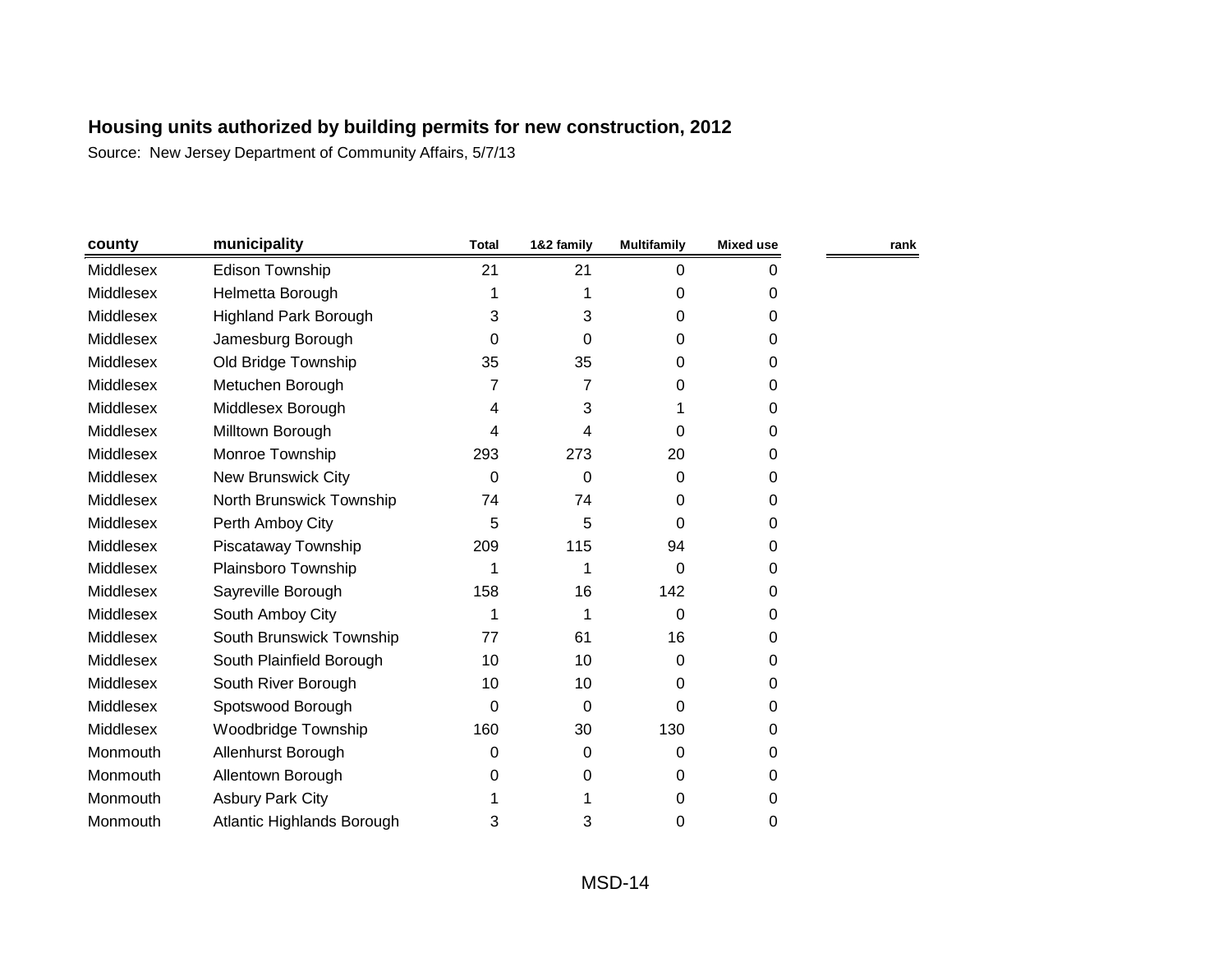| county   | municipality                 | <b>Total</b> | 1&2 family | <b>Multifamily</b> | <b>Mixed use</b> | rank |
|----------|------------------------------|--------------|------------|--------------------|------------------|------|
| Monmouth | Avon-by-the-Sea Borough      | 12           | 6          | 0                  | 6                |      |
| Monmouth | Belmar Borough               | 10           | 10         | 0                  | 0                |      |
| Monmouth | <b>Bradley Beach Borough</b> | 5            | 4          |                    | 0                |      |
| Monmouth | <b>Brielle Borough</b>       | 7            | 7          | 0                  | 0                |      |
| Monmouth | <b>Colts Neck Township</b>   | 6            | 6          | 0                  | 0                |      |
| Monmouth | Deal Borough                 | 3            | 3          | 0                  | 0                |      |
| Monmouth | Eatontown Borough            | 2            | 2          | 0                  | 0                |      |
| Monmouth | Englishtown Borough          | 6            | 4          | 2                  | 0                |      |
| Monmouth | Fair Haven Borough           | 14           | 14         | 0                  | 0                |      |
| Monmouth | Farmingdale Borough          | 3            | 1          | 0                  | 2                |      |
| Monmouth | Freehold Borough             | 4            | 4          | 0                  | 0                |      |
| Monmouth | <b>Freehold Township</b>     | $\Omega$     | 0          | 0                  | 0                |      |
| Monmouth | Highlands Borough            | 3            | 3          | 0                  | 0                |      |
| Monmouth | <b>Holmdel Township</b>      | 10           | 10         | 0                  | 0                |      |
| Monmouth | <b>Howell Township</b>       | 258          | 88         | 170                | 0                |      |
| Monmouth | Interlaken Borough           | 1            | 1          | 0                  | 0                |      |
| Monmouth | Keansburg Borough            | 7            | 2          | 5                  | 0                |      |
| Monmouth | Keyport Borough              | 0            | 0          | 0                  | 0                |      |
| Monmouth | Little Silver Borough        | 7            | 7          | 0                  | 0                |      |
| Monmouth | Loch Arbour Village          | $\Omega$     | 0          | $\mathbf 0$        | 0                |      |
| Monmouth | Long Branch City             | 99           | 39         | 60                 | 0                |      |
| Monmouth | Manalapan Township           | 100          | 100        | 0                  | 0                |      |
| Monmouth | Manasquan Borough            | 15           | 15         | 0                  | 0                |      |
| Monmouth | Marlboro Township            | 39           | 39         | 0                  | 0                |      |
| Monmouth | Matawan Borough              | 0            | 0          | 0                  | 0                |      |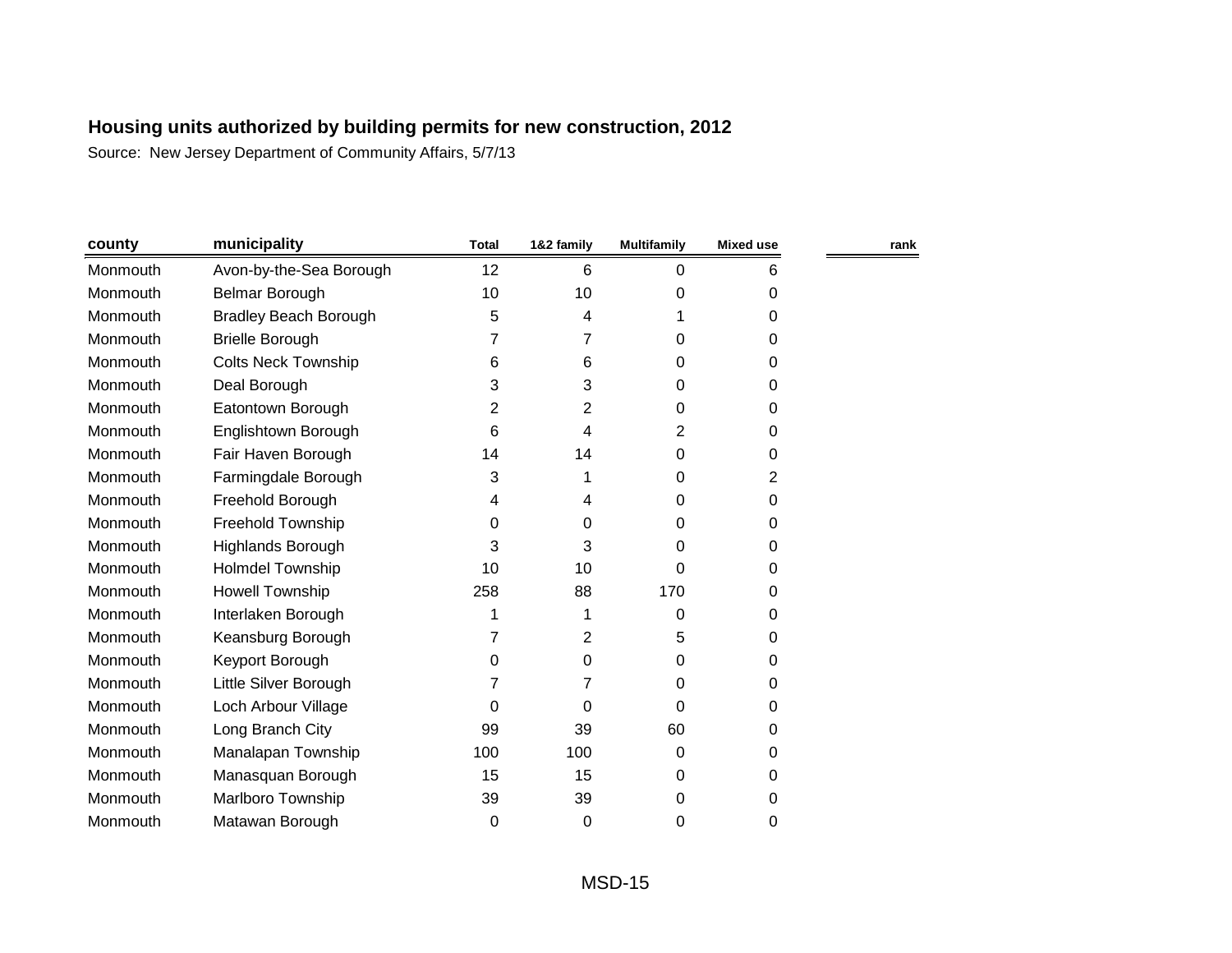| county        | municipality                | <b>Total</b> | 1&2 family | <b>Multifamily</b> | <b>Mixed use</b> | rank |
|---------------|-----------------------------|--------------|------------|--------------------|------------------|------|
| Monmouth      | Aberdeen Township           | 22           | 22         | 0                  | 0                |      |
| Monmouth      | Middletown Township         | 37           | 37         | 0                  | 0                |      |
| Monmouth      | Millstone Township          | 3            | 3          | 0                  | 0                |      |
| Monmouth      | Monmouth Beach Borough      | 10           | 10         | 0                  | 0                |      |
| Monmouth      | Neptune Township            | 3            | 3          | 0                  | 0                |      |
| Monmouth      | Neptune City Borough        |              |            | 0                  | 0                |      |
| Monmouth      | <b>Tinton Falls Borough</b> | 64           | 0          | 64                 | 0                |      |
| Monmouth      | Ocean Township              | 31           | 31         | 0                  | 0                |      |
| Monmouth      | Oceanport Borough           | 5            | 5          | 0                  | 0                |      |
| Monmouth      | <b>Hazlet Township</b>      | 4            | 4          | 0                  | 0                |      |
| Monmouth      | Red Bank Borough            | 20           | 20         | 0                  | 0                |      |
| Monmouth      | Roosevelt Borough           | 0            | $\Omega$   | 0                  | 0                |      |
| Monmouth      | Rumson Borough              | 30           | 30         | 0                  | 0                |      |
| Monmouth      | Sea Bright Borough          |              | 1          | 0                  | 0                |      |
| Monmouth      | Sea Girt Borough            | 18           | 18         | 0                  | 0                |      |
| Monmouth      | Shrewsbury Borough          | 27           | 27         | 0                  | 0                |      |
| Monmouth      | <b>Shrewsbury Township</b>  | 0            | 0          | 0                  | 0                |      |
| Monmouth      | Lake Como Borough           | 5            | 5          | 0                  | 0                |      |
| Monmouth      | Spring Lake Borough         | 21           | 21         | 0                  | 0                |      |
| Monmouth      | Spring Lake Heights Boro    | 5            | 5          | 0                  | 0                |      |
| Monmouth      | Union Beach Borough         | 5            | 5          | 0                  | 0                |      |
| Monmouth      | Upper Freehold Township     | 8            | 8          | 0                  | 0                |      |
| Monmouth      | Wall Township               | 26           | 26         | 0                  | 0                |      |
| Monmouth      | West Long Branch Borough    | 3            | 3          | 0                  | 0                |      |
| <b>Morris</b> | <b>Boonton Town</b>         | 2            | 2          | 0                  | 0                |      |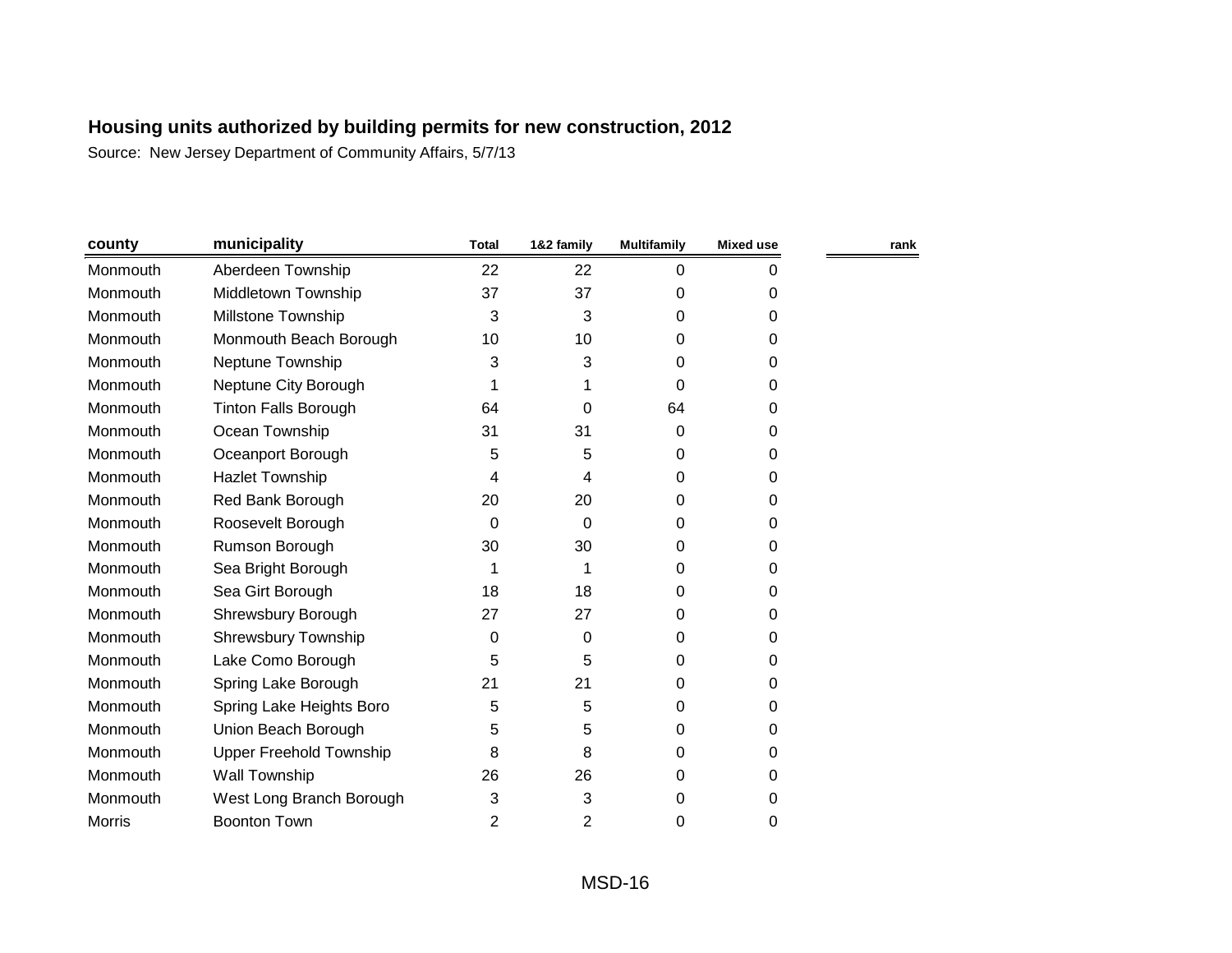| county        | municipality            | <b>Total</b> | 1&2 family | <b>Multifamily</b> | <b>Mixed use</b> | rank |
|---------------|-------------------------|--------------|------------|--------------------|------------------|------|
| <b>Morris</b> | <b>Boonton Township</b> | 5            | 5          | 0                  | 0                |      |
| Morris        | <b>Butler Borough</b>   |              |            | 0                  | 0                |      |
| <b>Morris</b> | Chatham Borough         | 5            | 5          | 0                  | 0                |      |
| <b>Morris</b> | Chatham Township        | 19           | 19         | 0                  | 0                |      |
| Morris        | Chester Borough         | 2            | 2          | 0                  | 0                |      |
| Morris        | <b>Chester Township</b> | 2            | 2          | 0                  | 0                |      |
| <b>Morris</b> | Denville Township       | 11           | 8          | 3                  | 0                |      |
| <b>Morris</b> | Dover Town              |              |            | 0                  | $\Omega$         |      |
| Morris        | East Hanover Township   | 4            | 4          | 0                  | $\Omega$         |      |
| <b>Morris</b> | Florham Park Borough    | 14           | 12         | 2                  | $\Omega$         |      |
| Morris        | Hanover Township        | 140          | 33         | 107                | 0                |      |
| <b>Morris</b> | Harding Township        | 4            | 4          | 0                  | 0                |      |
| Morris        | Jefferson Township      | 4            | 4          | 0                  | 0                |      |
| <b>Morris</b> | Kinnelon Borough        | 4            | 4          | 0                  | 0                |      |
| Morris        | Lincoln Park Borough    | 0            | 0          | 0                  | 0                |      |
| <b>Morris</b> | Madison Borough         | 18           | 18         | 0                  | $\Omega$         |      |
| Morris        | Mendham Borough         | 0            | 0          | 0                  | $\Omega$         |      |
| <b>Morris</b> | Mendham Township        | 2            | 2          | 0                  | $\Omega$         |      |
| Morris        | Mine Hill Township      | 0            | 0          | 0                  | 0                |      |
| Morris        | Montville Township      | 33           | 27         | 0                  | 6                |      |
| Morris        | Morris Township         | 3            | 3          | 0                  | 0                |      |
| <b>Morris</b> | Morris Plains Borough   | 54           | 54         | 0                  | 0                |      |
| Morris        | Morristown Town         | 18           | 16         | 2                  | 0                |      |
| <b>Morris</b> | Mountain Lakes Borough  | 4            | 4          | 0                  | 0                |      |
| <b>Morris</b> | Mount Arlington Borough | 4            | 4          | 0                  | 0                |      |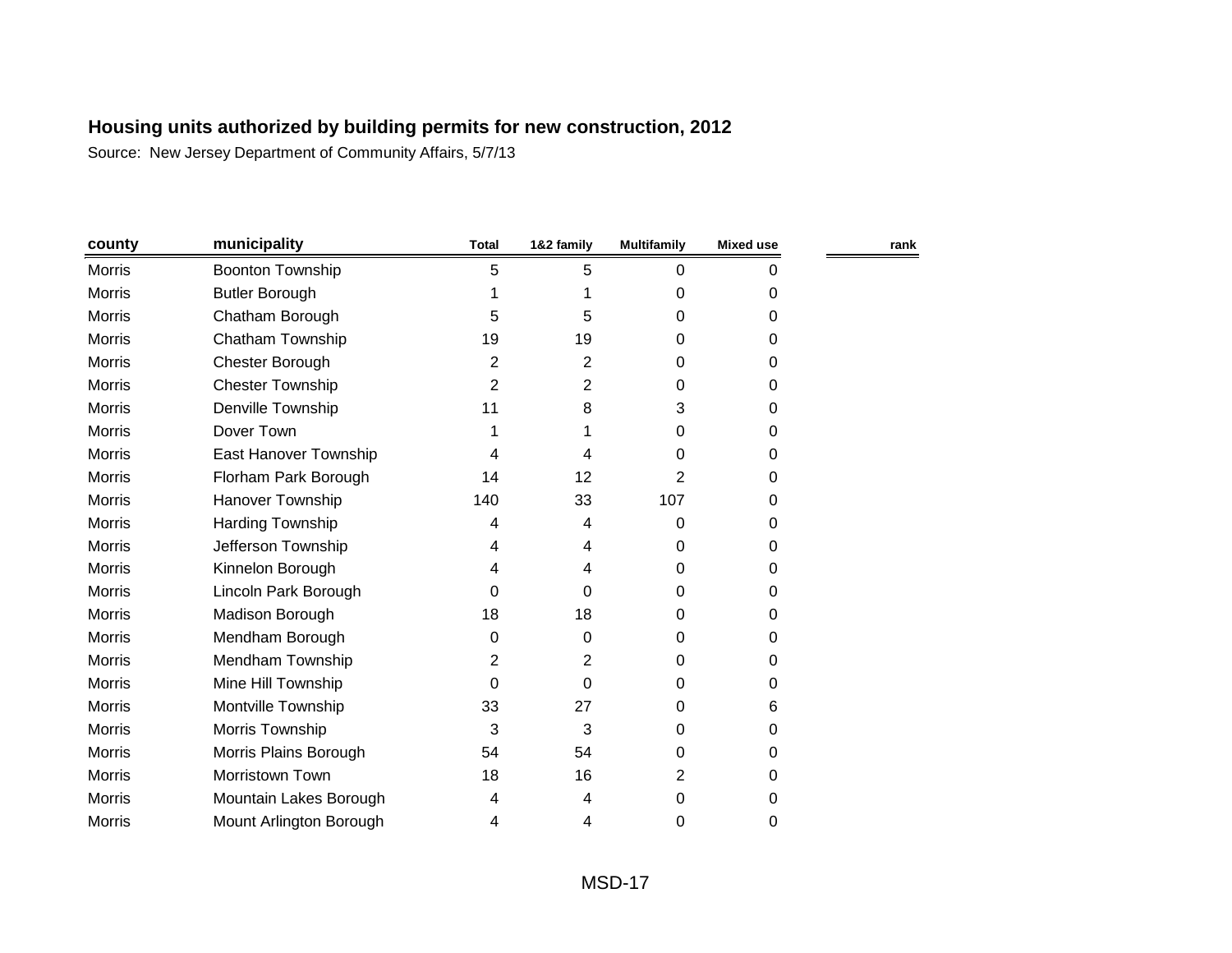| county        | municipality                   | <b>Total</b>   | 1&2 family     | <b>Multifamily</b> | <b>Mixed use</b> | rank |
|---------------|--------------------------------|----------------|----------------|--------------------|------------------|------|
| <b>Morris</b> | Mount Olive Township           | 71             | 71             | 0                  | 0                |      |
| <b>Morris</b> | Netcong Borough                | 0              | 0              | 0                  | 0                |      |
| <b>Morris</b> | Parsippany-Troy Hills Twp      | 19             | 19             | 0                  | 0                |      |
| Morris        | Long Hill Township             | $\overline{7}$ | 7              | 0                  | 0                |      |
| <b>Morris</b> | Pequannock Township            | 15             | 15             | 0                  | 0                |      |
| Morris        | Randolph Township              | 20             | 20             | $\Omega$           | 0                |      |
| <b>Morris</b> | Riverdale Borough              | 55             | 0              | 55                 | 0                |      |
| <b>Morris</b> | Rockaway Borough               | 0              | 0              | 0                  | 0                |      |
| <b>Morris</b> | Rockaway Township              | 42             | 3              | 39                 | 0                |      |
| <b>Morris</b> | Roxbury Township               | 17             | 17             | 0                  | 0                |      |
| <b>Morris</b> | <b>Victory Gardens Borough</b> | 0              | 0              | 0                  | 0                |      |
| <b>Morris</b> | Washington Township            |                |                | 0                  | 0                |      |
| <b>Morris</b> | Wharton Borough                |                |                | 0                  | 0                |      |
| Ocean         | Barnegat Light Borough         | 7              | 7              | 0                  | 0                |      |
| Ocean         | Bay Head Borough               | 1              | 1              | 0                  | 0                |      |
| Ocean         | Beach Haven Borough            | 11             | 11             | 0                  | 0                |      |
| Ocean         | Beachwood Borough              | 4              | 4              | 0                  | 0                |      |
| Ocean         | <b>Berkeley Township</b>       | 72             | 72             | $\Omega$           | 0                |      |
| Ocean         | <b>Brick Township</b>          | 133            | 50             | 83                 | 0                |      |
| Ocean         | <b>Toms River Township</b>     | 85             | 84             | 0                  |                  |      |
| Ocean         | Eagleswood Township            | 3              | 3              | 0                  | 0                |      |
| Ocean         | Harvey Cedars Borough          | 7              | 7              | 0                  | 0                |      |
| Ocean         | <b>Island Heights Borough</b>  | 2              | $\overline{2}$ | 0                  | 0                |      |
| Ocean         | Jackson Township               | 62             | 62             | 0                  | 0                |      |
| Ocean         | Lacey Township                 | 58             | 58             | 0                  | 0                |      |
|               |                                |                |                |                    |                  |      |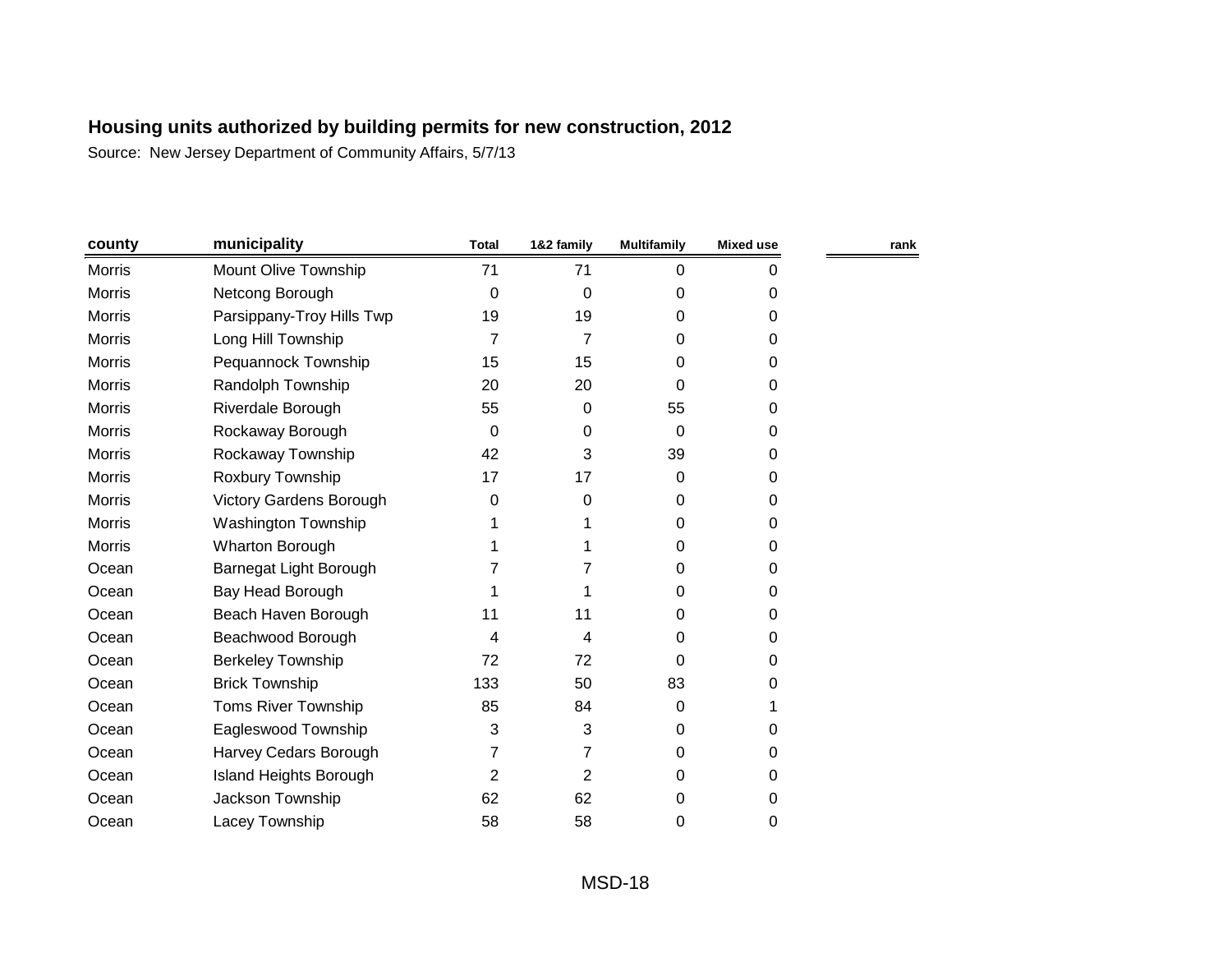| county  | municipality                | <b>Total</b>    | 1&2 family | <b>Multifamily</b> | Mixed use   | rank |
|---------|-----------------------------|-----------------|------------|--------------------|-------------|------|
| Ocean   | Lakehurst Borough           | 7               | 7          | $\Omega$           | 0           |      |
| Ocean   | Lakewood Township           | 388             | 374        | 14                 | 0           |      |
| Ocean   | Lavallette Borough          | 18              | 18         | $\Omega$           | 0           |      |
| Ocean   | Little Egg Harbor Township  | 47              | 42         | 5                  | 0           |      |
| Ocean   | Long Beach Township         | 67              | 67         | $\Omega$           | 0           |      |
| Ocean   | Manchester Township         | 22              | 22         | $\Omega$           | $\Omega$    |      |
| Ocean   | Mantoloking Borough         | 0               | 0          | $\Omega$           | 0           |      |
| Ocean   | Ocean Township              | 69              | 69         | $\Omega$           | 0           |      |
| Ocean   | Ocean Gate Borough          | 3               | 3          | 0                  | 0           |      |
| Ocean   | Pine Beach Borough          | 3               | 3          | 0                  | 0           |      |
| Ocean   | <b>Plumsted Township</b>    | 6               | 6          | $\Omega$           | 0           |      |
| Ocean   | Point Pleasant Borough      | 24              | 24         | 0                  | 0           |      |
| Ocean   | Point Pleasant Beach Boro   | $6\phantom{1}6$ | 6          | 0                  | 0           |      |
| Ocean   | Seaside Heights Borough     | 15              |            | 14                 | 0           |      |
| Ocean   | Seaside Park Borough        | 4               | 4          | $\mathbf 0$        | $\mathbf 0$ |      |
| Ocean   | Ship Bottom Borough         | 11              | 11         | 0                  | 0           |      |
| Ocean   | South Toms River Borough    | 0               | $\Omega$   | $\Omega$           | 0           |      |
| Ocean   | <b>Stafford Township</b>    | 130             | 58         | 72                 | 0           |      |
| Ocean   | Surf City Borough           | 12              | 12         | 0                  | 0           |      |
| Ocean   | <b>Tuckerton Borough</b>    | $\Omega$        | 0          | 0                  | 0           |      |
| Ocean   | Barnegat Township           | 219             | 62         | 157                | 0           |      |
| Passaic | <b>Bloomingdale Borough</b> | $\overline{7}$  | 0          | 6                  |             |      |
| Passaic | <b>Clifton City</b>         | 95              | 10         | 85                 | 0           |      |
| Passaic | Haledon Borough             | 0               | 0          | 0                  | 0           |      |
| Passaic | Hawthorne Borough           | 3               | 3          | 0                  | 0           |      |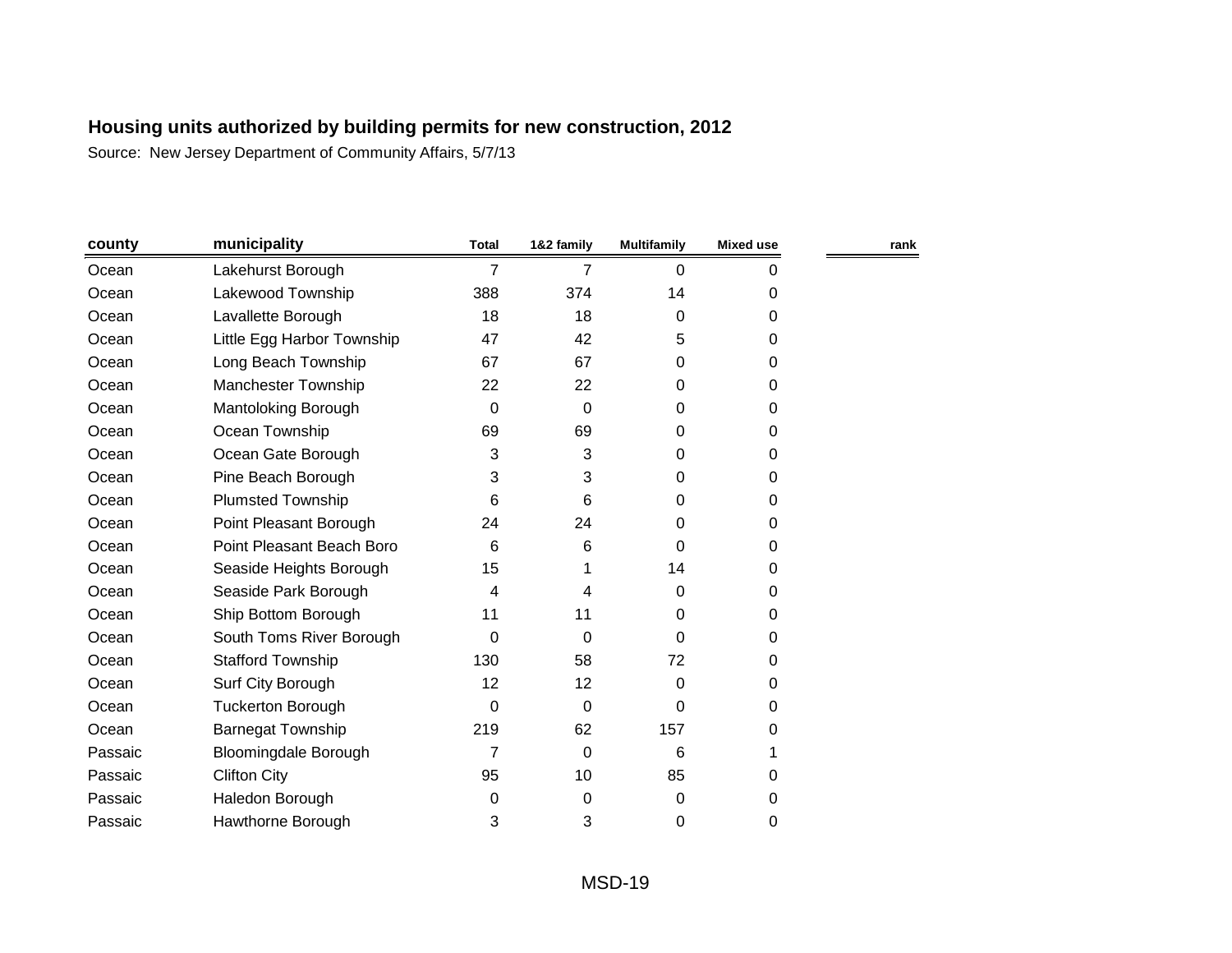| county  | municipality                  | <b>Total</b>   | 1&2 family     | <b>Multifamily</b> | <b>Mixed use</b> | rank |
|---------|-------------------------------|----------------|----------------|--------------------|------------------|------|
| Passaic | Little Falls Township         | 1              |                | $\Omega$           | 0                |      |
| Passaic | North Haledon Borough         | $\Omega$       | 0              | 0                  | 0                |      |
| Passaic | Passaic City                  | 94             | 10             | 84                 | 0                |      |
| Passaic | Paterson City                 | 42             | 9              | 33                 | $\Omega$         |      |
| Passaic | Pompton Lakes Borough         | $\overline{2}$ | $\overline{2}$ | 0                  | 0                |      |
| Passaic | Prospect Park Borough         | 0              | 0              | 0                  | 0                |      |
| Passaic | Ringwood Borough              | 0              | 0              | $\Omega$           | 0                |      |
| Passaic | Totowa Borough                | 2              |                | $\Omega$           |                  |      |
| Passaic | Wanaque Borough               | 0              | 0              | 0                  | 0                |      |
| Passaic | Wayne Township                | 19             | 19             | 0                  | 0                |      |
| Passaic | <b>West Milford Township</b>  | 3              | 3              | 0                  | 0                |      |
| Passaic | <b>Woodland Park Borough</b>  | 57             | 17             | 40                 | 0                |      |
| Salem   | Alloway Township              | 2              | 2              | 0                  | 0                |      |
| Salem   | Elmer Borough                 |                | 1              | 0                  | 0                |      |
| Salem   | Elsinboro Township            | 0              | 0              | 0                  | 0                |      |
| Salem   | Lower Alloways Creek Twp      | 2              | 2              | 0                  | 0                |      |
| Salem   | <b>Mannington Township</b>    | 0              | 0              | 0                  | 0                |      |
| Salem   | <b>Oldmans Township</b>       | 16             | 16             | 0                  | $\Omega$         |      |
| Salem   | Penns Grove Borough           |                |                | 0                  | 0                |      |
| Salem   | Pennsville Township           | 3              | 3              | 0                  | 0                |      |
| Salem   | Pilesgrove Township           | 4              | 4              | 0                  | 0                |      |
| Salem   | Pittsgrove Township           | 3              | 3              | $\Omega$           | 0                |      |
| Salem   | Quinton Township              | 5              | 5              | $\Omega$           | 0                |      |
| Salem   | Salem City                    | 0              | 0              | 0                  | 0                |      |
| Salem   | <b>Carneys Point Township</b> | 16             | 16             | 0                  | 0                |      |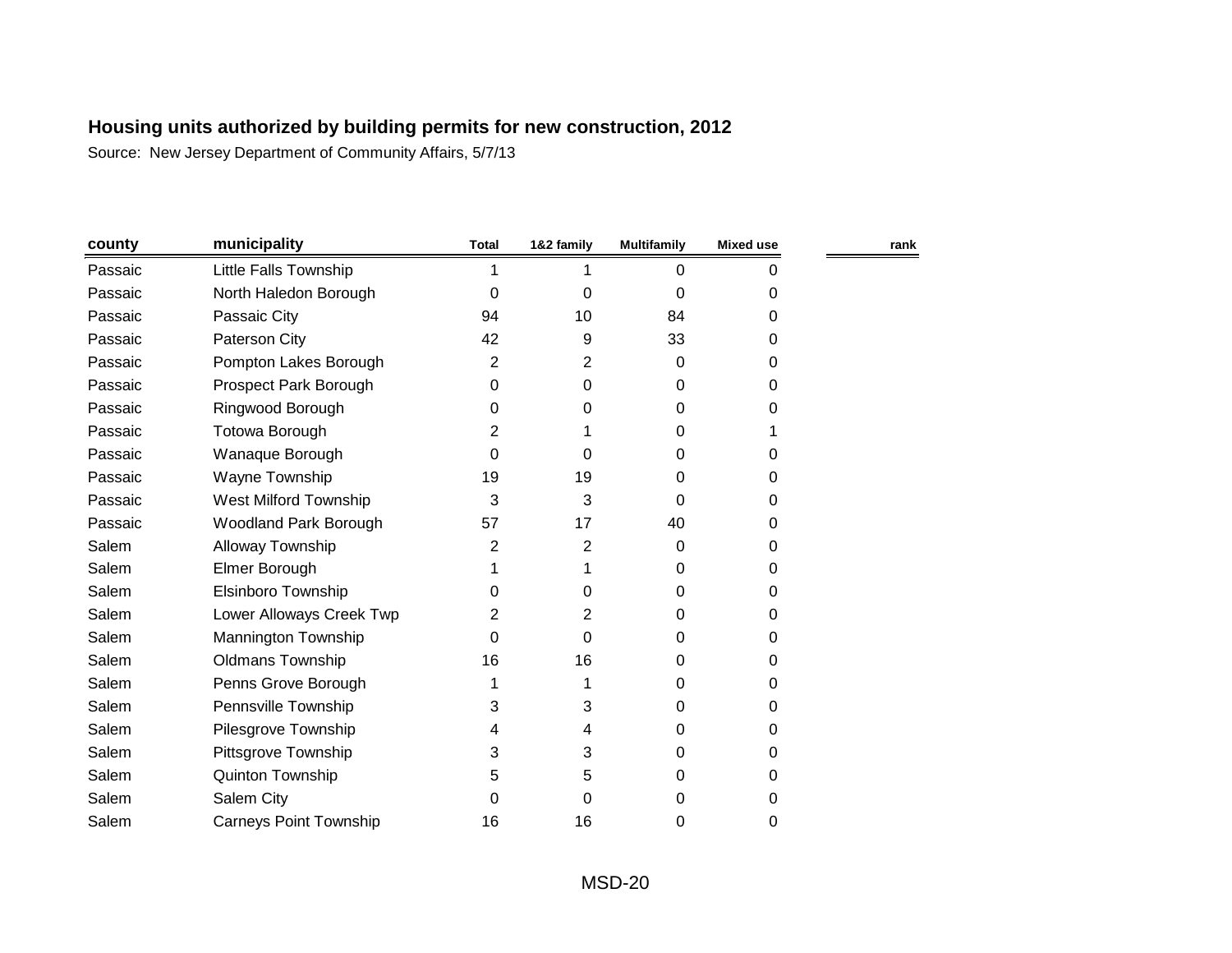| county        | municipality                     | <b>Total</b> | 1&2 family | <b>Multifamily</b> | Mixed use | rank |
|---------------|----------------------------------|--------------|------------|--------------------|-----------|------|
| Salem         | <b>Upper Pittsgrove Township</b> | 4            | 4          | $\Omega$           | 0         |      |
| Salem         | Woodstown Borough                | 0            | 0          | 0                  | 0         |      |
| Somerset      | <b>Bedminster Township</b>       | 0            | 0          | 0                  | 0         |      |
| Somerset      | <b>Bernards Township</b>         | 14           | 14         | 0                  | 0         |      |
| Somerset      | Bernardsville Borough            | 2            | 2          | 0                  | 0         |      |
| Somerset      | Bound Brook Borough              | 0            | 0          | 0                  | 0         |      |
| Somerset      | <b>Branchburg Township</b>       | 4            | 4          | 0                  | 0         |      |
| Somerset      | <b>Bridgewater Township</b>      | 18           | 10         | 8                  | 0         |      |
| Somerset      | Far Hills Borough                | 0            | 0          | $\Omega$           | 0         |      |
| Somerset      | Franklin Township                | 513          | 147        | 366                | 0         |      |
| Somerset      | Green Brook Township             | 4            | 4          | 0                  | 0         |      |
| Somerset      | <b>Hillsborough Township</b>     | 96           | 96         | 0                  | 0         |      |
| Somerset      | Manville Borough                 |              |            | 0                  | 0         |      |
| Somerset      | Millstone Borough                | 0            | 0          | 0                  | 0         |      |
| Somerset      | Montgomery Township              | 14           | 14         | 0                  | 0         |      |
| Somerset      | North Plainfield Borough         | 0            | 0          | 0                  | 0         |      |
| Somerset      | Peapack and Gladstone Bor        |              | 1          | $\Omega$           | 0         |      |
| Somerset      | Raritan Borough                  | 327          | 2          | 325                | 0         |      |
| Somerset      | Rocky Hill Borough               | $\Omega$     | 0          | 0                  | 0         |      |
| Somerset      | Somerville Borough               | 0            | 0          | 0                  | 0         |      |
| Somerset      | South Bound Brook Boro           | 0            | 0          | 0                  | 0         |      |
| Somerset      | Warren Township                  | 55           | 55         | 0                  | 0         |      |
| Somerset      | Watchung Borough                 | 9            | 9          | 0                  | 0         |      |
| <b>Sussex</b> | Andover Borough                  | 0            | 0          | 0                  | 0         |      |
| <b>Sussex</b> | <b>Andover Township</b>          |              |            | 0                  | 0         |      |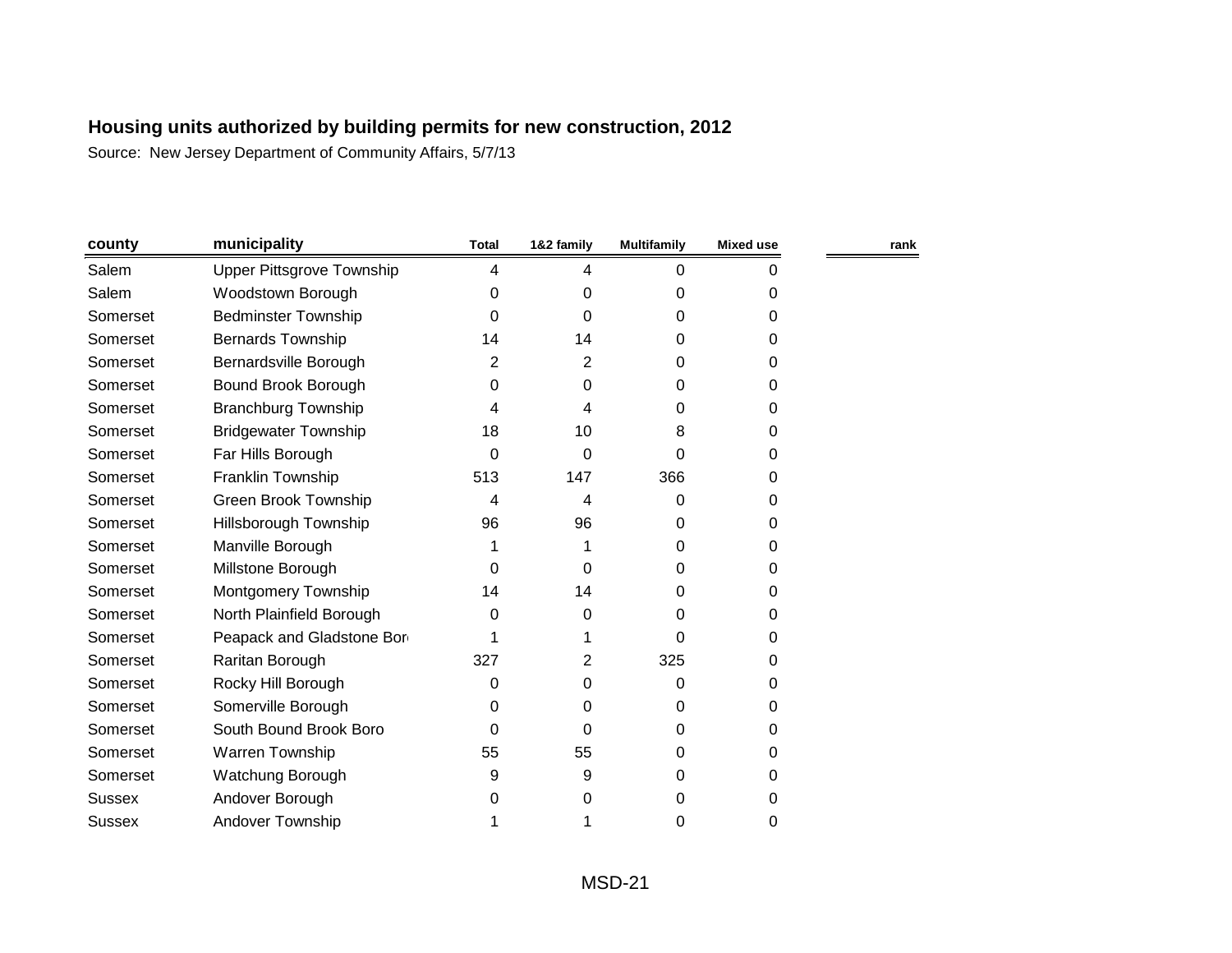| county        | municipality                     | <b>Total</b> | 1&2 family | <b>Multifamily</b> | <b>Mixed use</b> | rank |
|---------------|----------------------------------|--------------|------------|--------------------|------------------|------|
| <b>Sussex</b> | <b>Branchville Borough</b>       | 0            | 0          | 0                  | 0                |      |
| <b>Sussex</b> | Byram Township                   | 2            | 2          | 0                  | 0                |      |
| <b>Sussex</b> | Frankford Township               | 11           | 11         | 0                  | 0                |      |
| <b>Sussex</b> | Franklin Borough                 | $\Omega$     | $\Omega$   | 0                  | $\Omega$         |      |
| <b>Sussex</b> | Fredon Township                  | 0            | 0          | 0                  | 0                |      |
| <b>Sussex</b> | Green Township                   | 2            | 2          | 0                  | 0                |      |
| <b>Sussex</b> | Hamburg Borough                  | 0            | 0          | 0                  | 0                |      |
| <b>Sussex</b> | Hampton Township                 |              |            | 0                  | 0                |      |
| <b>Sussex</b> | Hardyston Township               | 23           | 5          | 18                 | 0                |      |
| <b>Sussex</b> | Hopatcong Borough                | 5            | 5          | 0                  | 0                |      |
| <b>Sussex</b> | Lafayette Township               |              |            | 0                  | 0                |      |
| <b>Sussex</b> | Montague Township                | 5            | 5          | 0                  | 0                |      |
| <b>Sussex</b> | Newton Town                      | 0            | 0          | 0                  | $\Omega$         |      |
| <b>Sussex</b> | Ogdensburg Borough               | 0            | 0          | 0                  | 0                |      |
| <b>Sussex</b> | Sandyston Township               |              | $\Omega$   | 0                  |                  |      |
| <b>Sussex</b> | Sparta Township                  | 21           | 21         | 0                  | 0                |      |
| <b>Sussex</b> | Stanhope Borough                 | 0            | 0          | 0                  | 0                |      |
| <b>Sussex</b> | <b>Stillwater Township</b>       | 3            | 3          | 0                  | 0                |      |
| <b>Sussex</b> | Sussex Borough                   | 0            | 0          | 0                  | 0                |      |
| <b>Sussex</b> | Vernon Township                  |              |            | 0                  | 0                |      |
| <b>Sussex</b> | <b>Walpack Township</b>          | 0            | 0          | 0                  | 0                |      |
| <b>Sussex</b> | Wantage Township                 | 51           | 5          | 45                 |                  |      |
| Union         | <b>Berkeley Heights Township</b> | 23           | 23         | 0                  | 0                |      |
| Union         | Clark Township                   | 66           | 3          | 63                 | 0                |      |
| Union         | <b>Cranford Township</b>         | 60           | 9          | 51                 | 0                |      |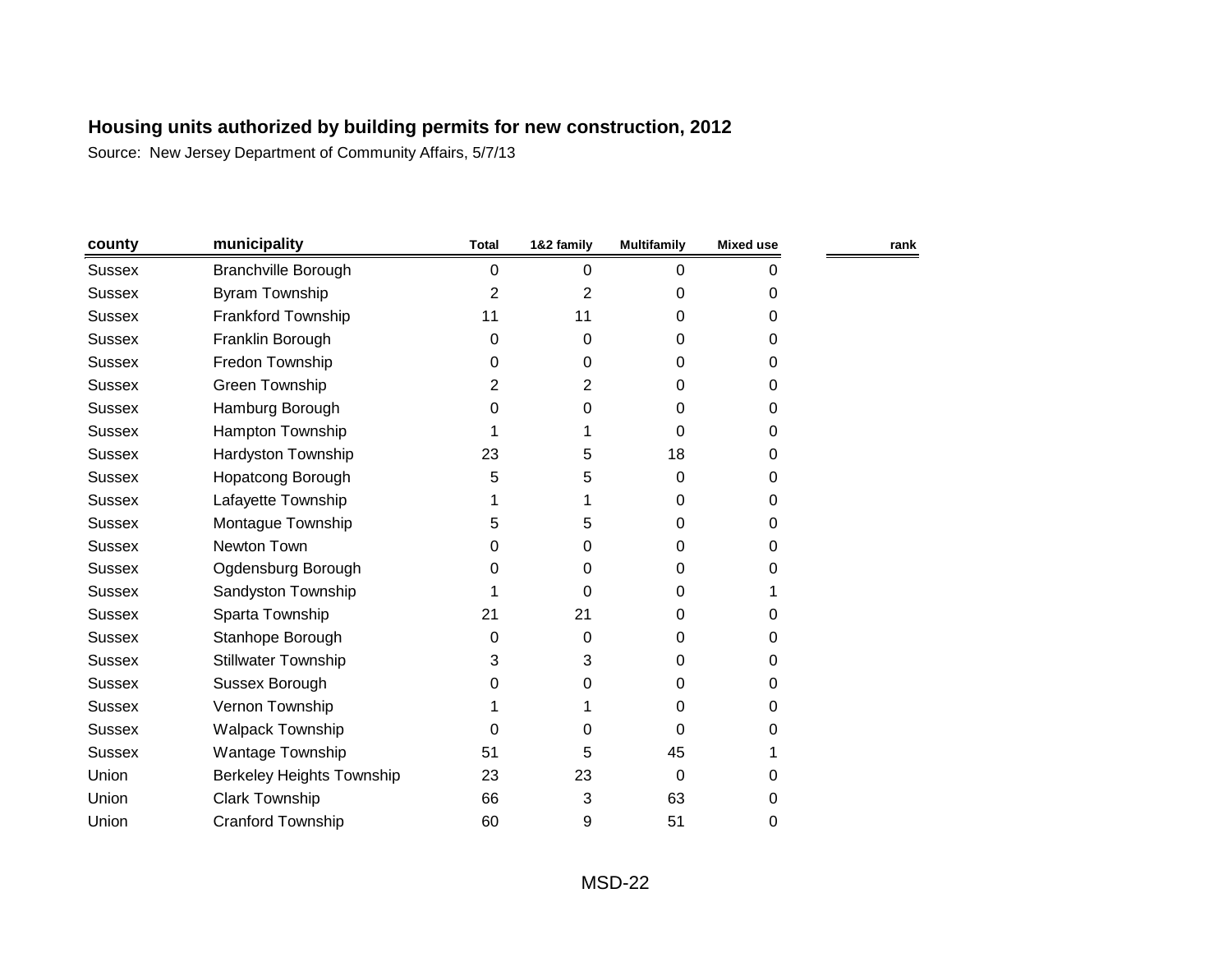| county | municipality               | <b>Total</b> | 1&2 family | <b>Multifamily</b> | <b>Mixed use</b> | rank |
|--------|----------------------------|--------------|------------|--------------------|------------------|------|
| Union  | <b>Elizabeth City</b>      | 151          | 63         | 88                 | 0                |      |
| Union  | Fanwood Borough            | 2            | 2          | 0                  | 0                |      |
| Union  | Garwood Borough            | $\Omega$     | $\Omega$   | 0                  | $\Omega$         |      |
| Union  | Hillside Township          | 13           | 13         | 0                  | $\Omega$         |      |
| Union  | Kenilworth Borough         | 7            | 7          | 0                  | 0                |      |
| Union  | Linden City                | 86           | 17         | 69                 | 0                |      |
| Union  | Mountainside Borough       | 5            | 5          | 0                  | 0                |      |
| Union  | New Providence Borough     |              |            | 0                  | $\Omega$         |      |
| Union  | <b>Plainfield City</b>     | 2            | 2          | 0                  | 0                |      |
| Union  | Rahway City                | 173          | 2          | 171                | 0                |      |
| Union  | Roselle Borough            | 0            | 0          | 0                  | 0                |      |
| Union  | Roselle Park Borough       |              |            | 0                  | 0                |      |
| Union  | Scotch Plains Township     | 17           | 17         | 0                  | 0                |      |
| Union  | Springfield Township       | 58           | 20         | 38                 | 0                |      |
| Union  | <b>Summit City</b>         | 11           | 11         | 0                  | 0                |      |
| Union  | Union Township             | 18           | 14         | 4                  | 0                |      |
| Union  | <b>Westfield Town</b>      | 37           | 37         | 0                  | 0                |      |
| Union  | <b>Winfield Township</b>   | 0            | 0          | 0                  | 0                |      |
| Warren | <b>Allamuchy Township</b>  | 4            | 4          | 0                  | 0                |      |
| Warren | Alpha Borough              | 0            | 0          | 0                  | 0                |      |
| Warren | <b>Belvidere Town</b>      | 0            | 0          | 0                  | 0                |      |
| Warren | <b>Blairstown Township</b> | 2            | 2          | 0                  | $\Omega$         |      |
| Warren | Franklin Township          | 0            | 0          | 0                  | 0                |      |
| Warren | Frelinghuysen Township     | 3            | 3          | 0                  | 0                |      |
| Warren | <b>Greenwich Township</b>  |              |            | 0                  | 0                |      |